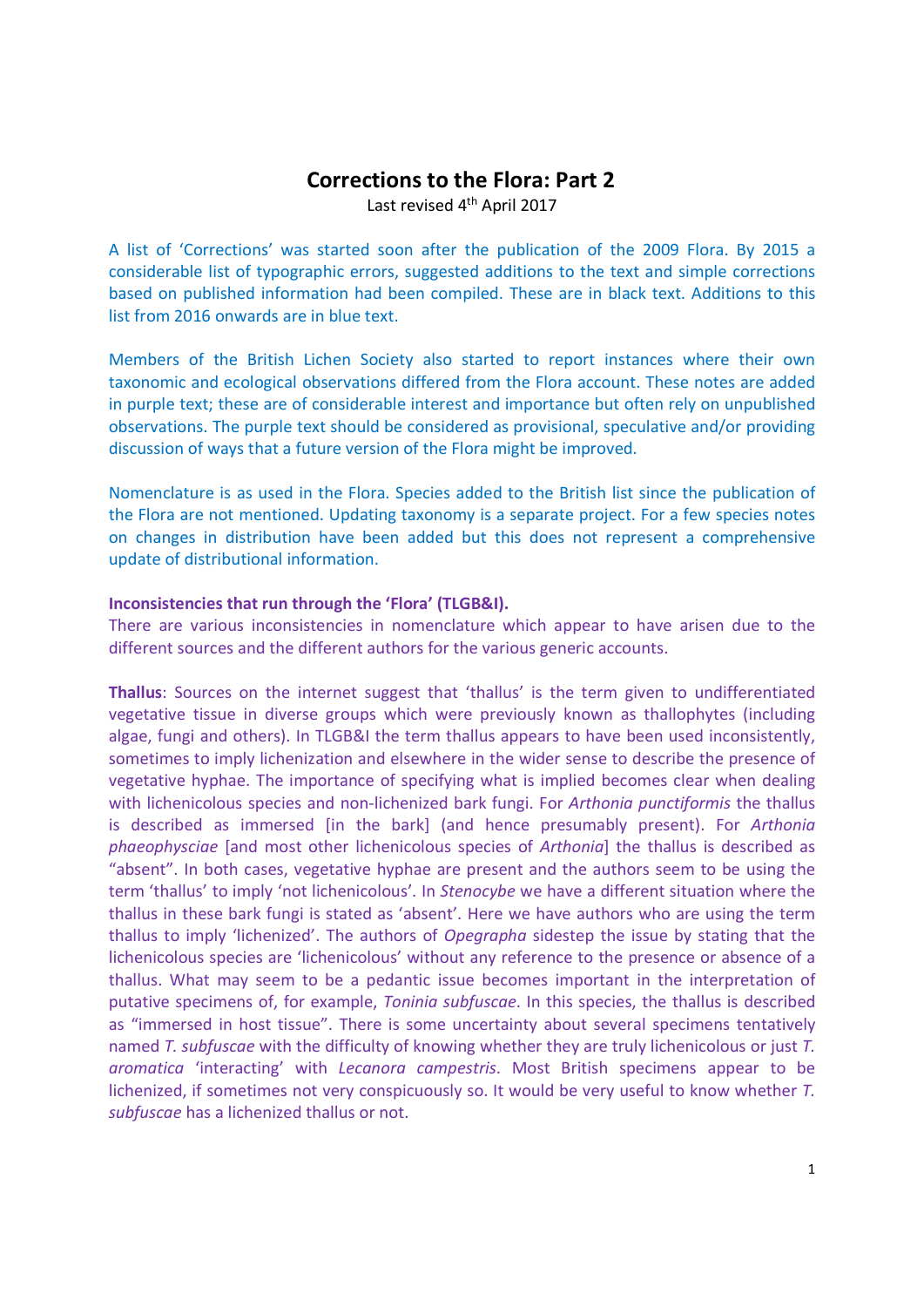#### Areoles/areolae

Both forms of the plural given above are used in the Flora.

There are also more significant problems with the inconsistent usage of the terms 'areolate' and 'rimose'. This is not just the case in the Flora but in lichenological literature in general. As an example, see the descriptions of the thallus Verrucaria nigrescens and of V. ochrostoma (pg. 953).

V. nigrescens: "Thallus… regularly cracked into areoles 0.2-0.8 mm wide"

V. ochrostoma: "Thallus… of more or less convex and mostly crowded areoles, forming a crust which becomes secondarily cracked"

V. nigrescens produces tiny algal units on the hypothallus which are analogous to the areoles described in *V. ochrostoma*; these are less easily distinguished than in *V. ochrostoma*. The 'areoles' described for V. nigrescens are actually angular islands separated by rimose cracking and hence are analogous to the secondarily cracked units described for *V. ochrostoma*. See Powell (2016) in Bull. Brit. Lichen Soc. 118: 21-23 for a fuller discussion.

Septation of ascospores: This seems like a simple matter but at least three different ways of describing septation is used in TLGB&I. Take for example Diploschistes muscorum, where the ascospores are said to have "5 transverse and 1-2 longitudinal septa". If a spore of D. muscorum is observed it will be clear that what is meant here by "1-2 longitudinal septa" is that each of the transverse cells can have one or two longitudinal septa. If we counted all of the longitudinal septa there would be considerably more than one or two. Compare this with the situation in, for example, Thelidium incavatum which is said to have "occasionally 1(-2) longitudinal septa". Here the author seems to be counting all of the longitudinal septa in the spore rather than the maximum number across one traverse of the spore. A third, and perhaps the least ambiguous description of septation is given for Arthothelium. If we take A. orbelliferum as an example we are given that the ascospores have "5-6 transverse septa, the 4 central cells with 2-3 longitudinal septa". It would be a useful service if all genera with muriform ascospores could have their septation described so unambiguously.

Perispore/epispore: These terms seem to be confused by some authors in TLGB&I. Ainsworth and Bisby's Dictionary of the Fungi (1995) state that the ascospore wall is multi-layered, "it consists of an outer perispore, an intermediary layer, the proper wall (epispore) and sometimes an internal endospore." Look for instance at the account of Farnoldia where the ascospores are stated as having a "thick, gelatinous perispore", and then, just over the next page, where distinguishing Farnoldia from other genera, one of the distinguishing characters is given as the "distinct epispore". If Ainsworth & Bisby are correct then surely all ascospores have a distinct epispore (proper wall) and in the Farnoldia account I presume we have a somewhat casual usage of 'epispore' to mean 'perispore'. PFC provided the following useful comments about spore wall terminology: "The terms perispore and epispore as defined in the Dictionary are derived from TEM of spore walls, are based on observations of limited numbers of species, and in some cases may be based on artefacts generated by the TEM preparation process. In some cases (e.g. *Pertusaria*) the spore wall is clearly multilayered, though it is not necessarily important to define each of these in minute detail. The term epispore is now used widely in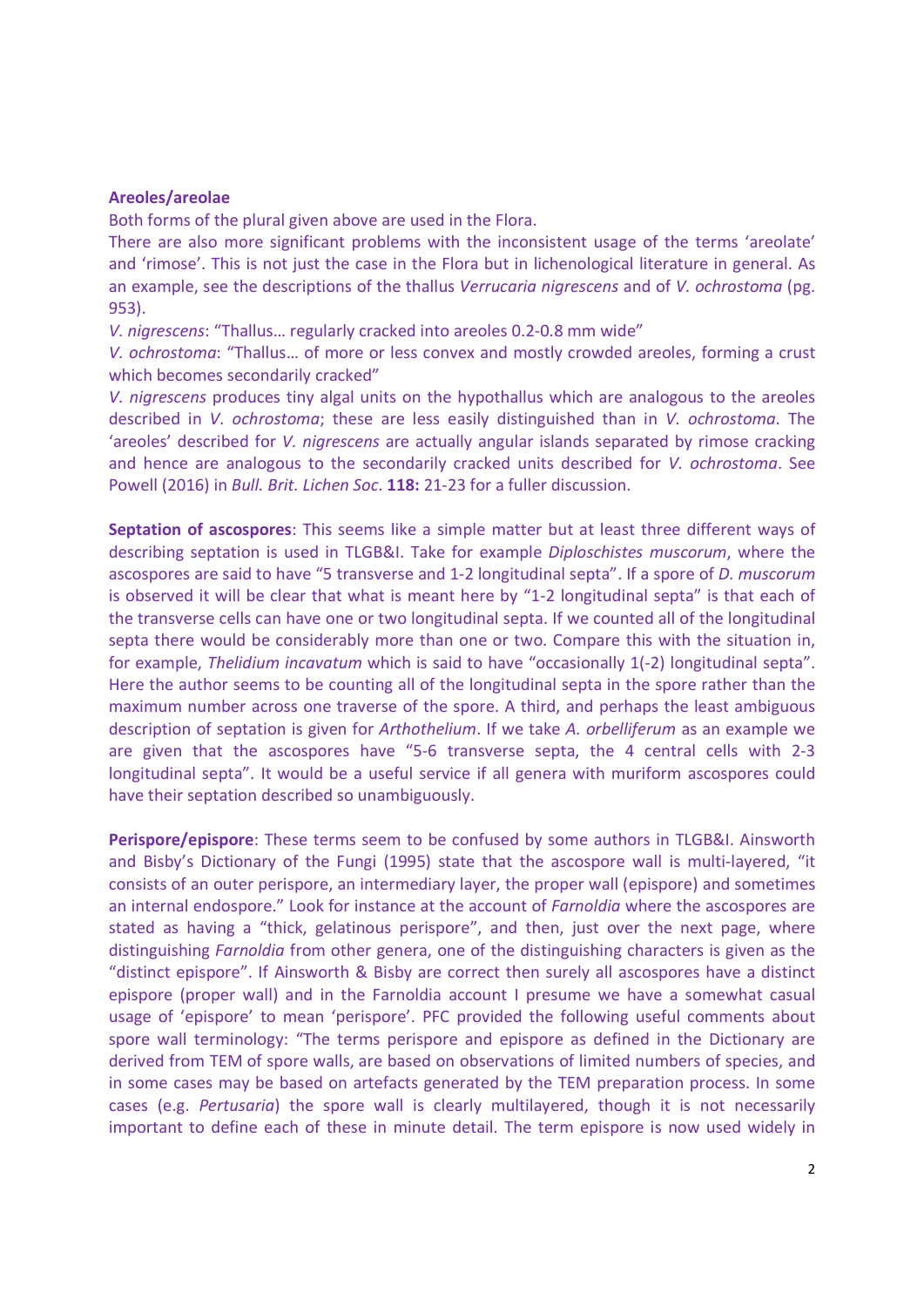mycology to describe an outer layer of the spore wall that may become detached in some mounting media/preparations - and thus equivalent to the term perispore as defined in the Dictionary. In this case I believe that there is a strong argument for simplifying the terminology and adopting a modified definition."

Ascus tip terminology: Arguably it would be preferable to use consistent terminology for the same structures throughout TLGB&I rather than the rather erratic mixture of terminology as used by different authors in the current account. Fig. 2 on pg. 22 could be annotated with preferred (and used) terminology (in bold) and alternative terminology (in ordinary font).

Lichen hyphal tissue type: some intermediate lichenologists expend considerable angst trying to find subtle differences between pseudoparenchyma and paraplectenchyma before eventually realising that these terms are synonymous. The Glossary has slightly different definitions of these terms and does nothing to point out that the terms are synonymous. The authors of different genera use either term at their whim.

# PART 2

General Corrections: Where not stated below all references to Laundon, J. Laundon, & J.R. Laundon, should be "J.R. Laundon" throughout. Lahm should be J. Lahm. B. de Lesd. should be de Lesd.

P. v Acknowledgements: paragraph 2, line 8, for change "supplement" to "supplemented" P. vi Contributors: "Mrs A.O. Coppins" should read "Mrs A.M. Coppins"

P. 6: line 20, change the web address of UK lichens to www.britishlichensociety.org.uk (altered) P 13: paragraph 5, line 3, change "1.5" to "1.5g"

# Glossary

P. 22: add adnate, fused or adherent (e.g. thallus to the substratum)

P. 22: biatorine is currently defined as "(of apothecia), lacking a true exciple when mature...". Presumably this was supposed to be "lacking a thalline exciple when mature…".

P. 22: add caespitose, in groups or tufts.

P. 24: add centrum, centre part. (This is used in Key 3, 33. Perhaps a better definition is "the structures within an ascoma; when applied to a perithecium it denotes everything inside the exciple."

P. 24: add crateriform, bowl-shaped.

P. 29: Fig. 11. Add end bracket: "Acrocordia conoidea (in Congo Red);"

P. 30: add epihymenium, epithecium, a distinct layer overlaying the hymenium. ('Ainsworth & Bisby's Dictionary' gives a narrower definition: "a thin layer of interwoven hyphae on the surface of the hymenium."

P. 30: add efflorescent, (used in Mycoblastus) bursting out of.

P. 31: add eu, a suffix used to indicate: thoroughly, completely, truly; as in e.g. "Ascospores ..., eumuriform"—(Rhizocarpon reductum)

P. 34: add pectinate, like the teeth of a comb. (This is used to describe the thalline exciple of Nephroma helveticum.)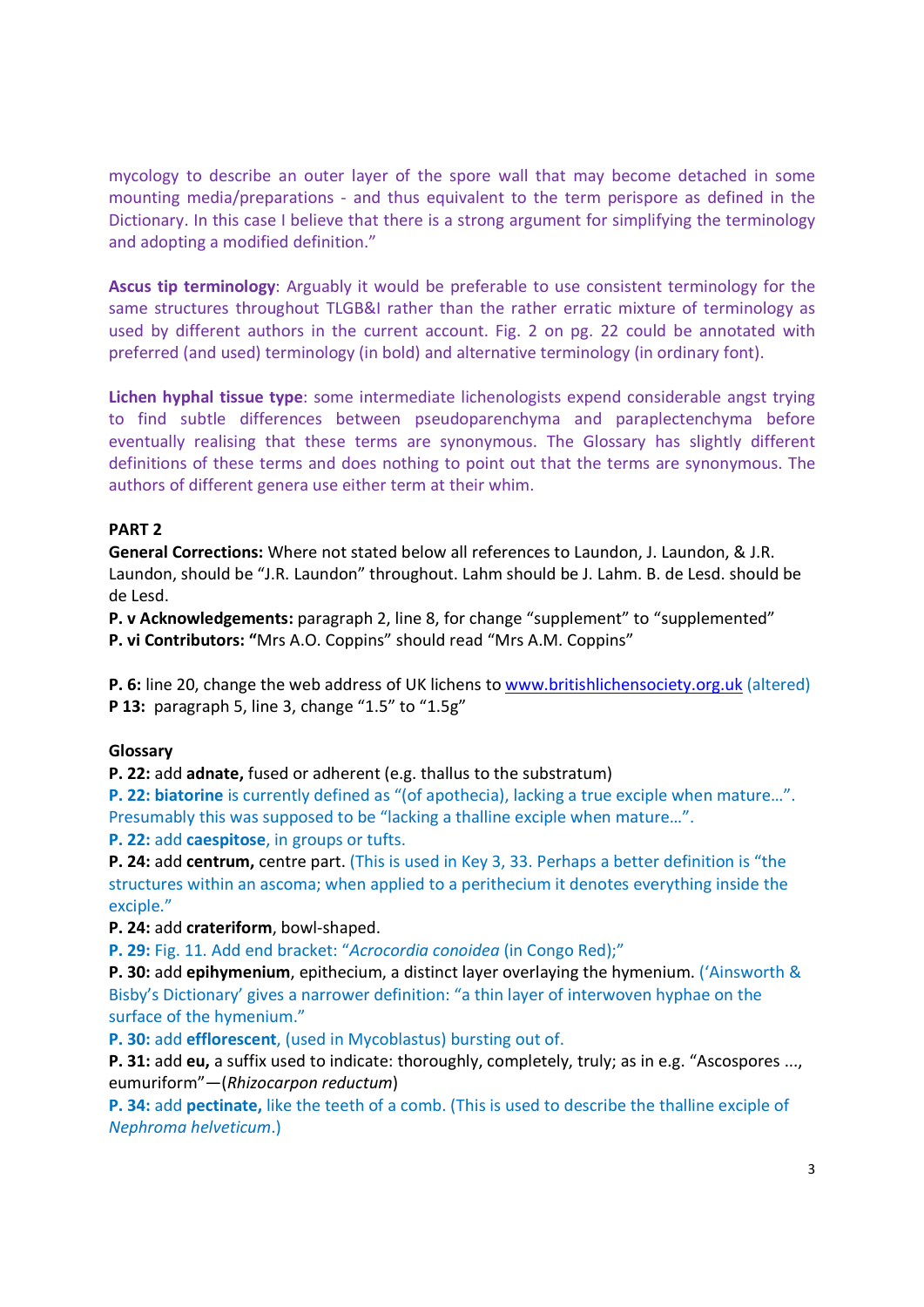P. 36: pseudopodetium, change description to the singular i.e., a solid, upright, stalk..."

P. 36: add pulverulent, powdery

P.38: add refracted, bent or curved back.

**P.38:** add scleroplectenchymatous, a plectenchyma (thick tissue in which the hyphae are often twisted and fused together) composed of very thick-walled conglutinate cells.

P.38: add stipitate, having a little stalk.

P.38: add sympodial, branching where the main axis is composed of many lateral branches, each arising from the one before and not from the original apex.

P.39: add Xeric, a dry environment.

# Generic Keys

P. 48 Generic key 2b: Aspicilia (Acarospora) moenium does not occur in this key despite being quite obviously squamulose and described as such in its description on pg. 187. A. moenium does appear in key 8d but would be usefully added to key 2b as well.

P. 51 Generic key 3: couplets 4 and 5 use the term "chlorococcoid cells" for the photobiont of Pyrenocarpon thelostomum. The description of P. thelostomum states that this species has chroococcoid photobiont.

P. 52 Generic key 3: a problem with couplet 12. Some Porina species have a carbonized ascoma wall (if this includes the involucrellum) but *Poring* can only be arrived at by choosing the first question of the couplet "ascoma wall not carbonized".

P. 61 Generic key 6a: couplet 22, Aspicilia is keyed out in couplet 26 after choosing 22a. The generic description for Aspicilia states "Hamathecium of paraphyses, simple to sparingly branched, frequently anastomosed". Hence Aspicilia may be better keyed out by following 22b?

P. 63 Generic key 6a: couplet 57a should read "(Candelaria- or Lecanora-types - Fig. 9e, n)" P. 67 Generic key 6c: couplet 3b, "epithecium K- or rarely K+ purple" – Megalaria pulverea is K+ green intensifying.

P. 69 Generic key 6c: couplet 34(33) should read. 34a Ascospores with warted epispore, 3-7(- 9)-septate; apothecia often with greenish epithecium and purplish brown hypothecium; asci thick-walled (cf. Lecidea hypnorum).................Bilimbia

34b Ascospores with smooth epispore [if epispore warted then ascospores 1-3 septate, and apothecia colourless or with brown pigments].............................................35 (this needs further attention, Bilimbia has a warted perispore and I think this corrected couplet may be overcomplicated)

P. 74 Generic key 6e: couplet 18 leads to Pachyphiale by choosing 18a (paraphyses richly branched-anastomosing). The generic description of Pachyphiale states that the paraphyses are "unbranched, thread-like, septate…". This contradiction requires further investigation.

P. 87 couplet 48a: "(cf. also morphs of C. citrina)" should read "(cf. also morphs of C. chlorina)"

P. 105 Sterile Crustose Key 8c: couplet 14(8) b should read. Soralia KC- or yellowish.............19

# Species accounts

P. 126 couplet 9b: this should direct the user to couplet 10.

P. 126 couplet 15b: to agree with the main description this should read "Apothecia 0.3 – 0.5 mm diam., +/- elevated; disc plane roughened, on sandstone; very rare."

P. 143 Amandinea lecideina: add colour of disc –"black"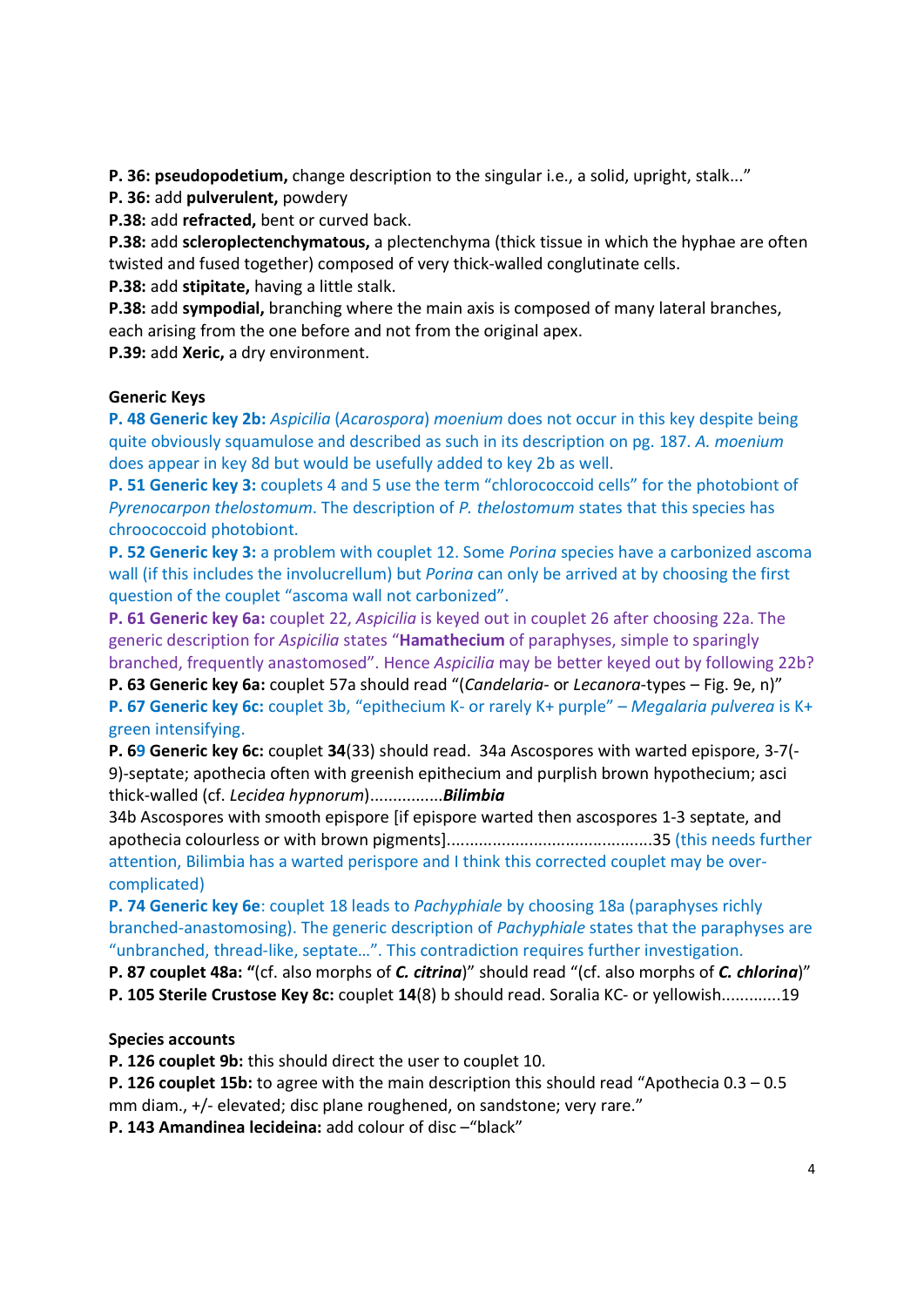P. 151 Aphanopsis coenosa: is compared with 'Leptogium byssinum'. Change to Epiphloea byssina.

P. 161 Arthonia endlicheri: under its distribution and frequency change "frequent" to "very local."

P. 165 Arthonia ligniariella 'throughout British Isles' – actually not in Ireland

P. 166 Arthonia molendoi: the account states "epithecium black". This may cause uncertainty since the true colour is a dark olive green. In the descriptions of other Arthonia species the true colour is given, even when dark (e.g. A. lignaria "dark brown"). [Note that many specimens of A. molendoi may be of the recently described A. parietinaria]

P. 176: Under literature, for "Coppins & James (1979b)" read "Coppins and James (1979a)"

P. 182: Under literature, Brodo & Lutzoni (1995) does not appear in the References.

P. 184: Aspicilia contorta subsp. contorta: The description states "asci 4-spored". In fact all specimens that I have examined have more than four spores per ascus, most commonly six but sometimes seven (and eight has been reported by a reliable source). The size of the spores is given as "20 x 11  $\mu$ m" whereas recent observations show that they are subglobose (e.g. 20 x 22).

P. 185 Aspicilia contorta subsp. hoffmaniana: the description states that it is "scabrid". The Glossary defines scabrid as follows: "rough with irregular, delicate projections". "I have not observed any projections on the surface of this taxon, nor on A, c. subsp. contorta or A. calcarean" (MP).

P. 190 Bacidia key: Bacidia viridifarinosa does not appear in the key.

P. 191 couplet 22: Several people have been known to tie themselves in knots here; could it be reworded or restructured. There is also the problem of B. laurocerasi which you can only arrive at if its fruits are pale. With B. arceutina provision is made for both pale and dark fruited specimens.

P. 191 couplet 27: For B. arceutina the implication is that the exciple edge and epithecium are K+ yellow-tinged. This reaction is sometimes seen in the upper hypothecium. It is often not obvious in any part of the apothecial section and the definite assertion that the exciple edge and epithecium are K+ yellow-tinged may lead to uncertainty.

P. 194 Bacidia adastra: line 1 of the description, change "0.5 mm" to "0.5 m"

P. 194 Bacidia adastra: This is stated as being "Common and widespread in lowland areas of the British Isles" but I suspect that many records may be mistakenly applied to algal crusts. "I have a particular interest in sorediate crusts on nutrient-enriched bark and I consider this species to be rare" (MP).

P. 200 Bacidia friesiana: Ascospore size given as "30-50(-65) x 3 µm". Being a 'true' Bacidia this species does have wider spores than Bacidina species. However, spores can be narrower than 3 µm and it would be desirable to give a range showing the narrower measurements (possibly in brackets) often found in this species.

P. 202 Bacidia neosquamulosa: There are various aspects of this account that require attention. The description is taken largely from the original description which was perhaps based on particularly distinctive material. The description states of the microsquamules "bearing globose, isidium-like granules… 50-100 µm diam." In fact the microsquamules are frequently poorly developed and the 'granules' are usually true soredia, and considerably smaller than 50 µm diam. These soredia are paler than the microsquamules and the soredia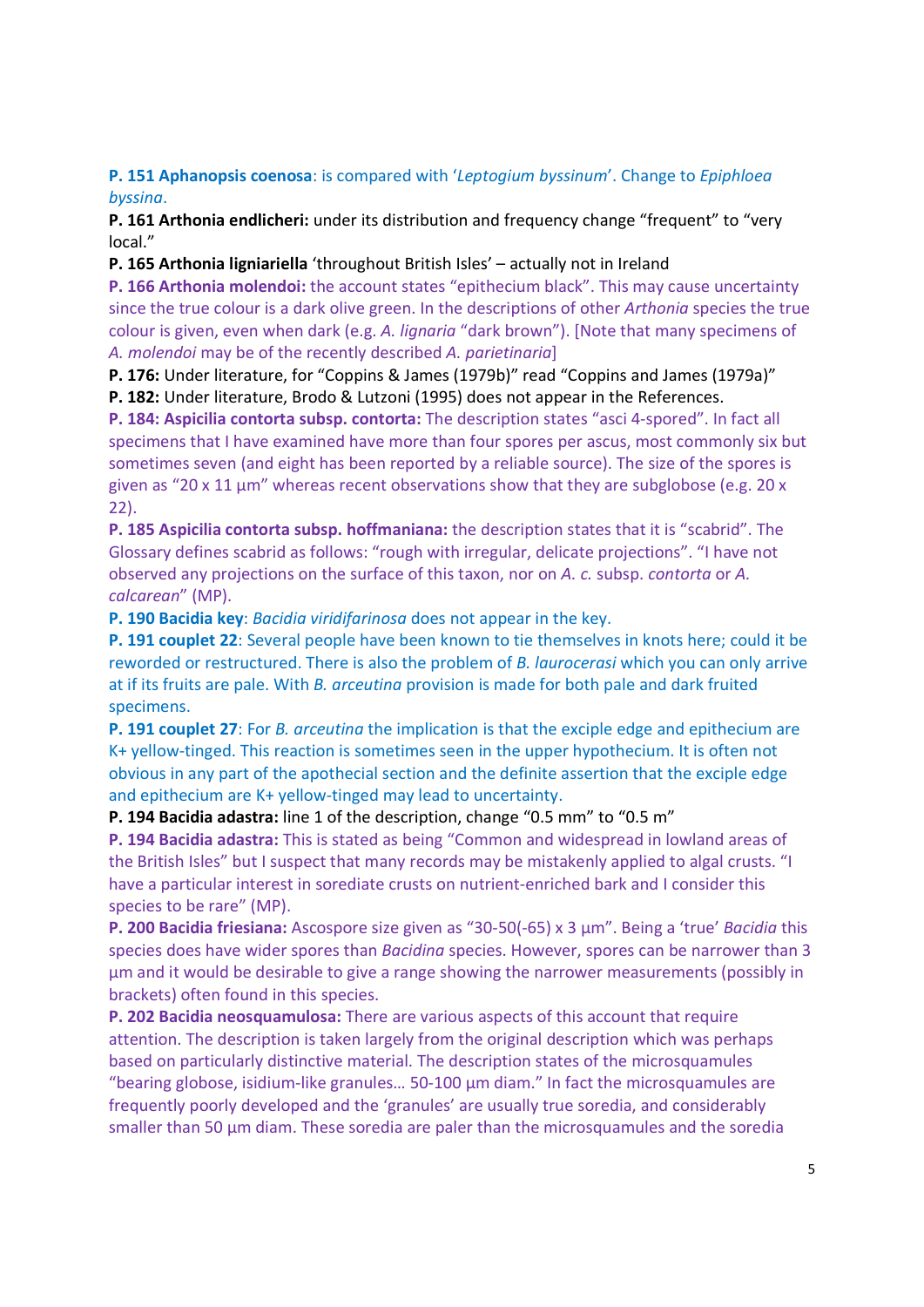often dominate. Apothecia are stated to be "usually present" whereas most occurrences are sterile. This species appears to be a very common background sorediate crust on nutrient-rich bark and often grows in close association with Candelariella reflexa (which has similarly sized soredia). The acronym SGC (Sterile Glaucous Crust) has sometimes been used for sterile occurrences. The exciple is described as follows "prosoplectenchymatous throughout, but with somewhat expanding lumina towards the periphery and in the lower parts; cells 6-12 x 4-8 µm". Does the last part relate to the outside dimension of the cells, or to the lumina as observed after staining. For most other species of Bacidia the size of the lumina is given.

P. 219 Bilimbia sabuletorum: final paragraph line 3, change "Biatoria tetramera" to "Mycobilimbia tetramera"

P. 226 Bryoria fuscescens: line 9 to read "Throughout the British Isles, especially N. & W., Europe,"

P. 232 Buellia badia: "usually closely associated or parasitic on Xanthoparmelia species". In fact many occurrences are found with no such association, and those on chemically treated lignum never occur with Xanthoparmelia species. Hence "sometimes closely associated…" seems more appropriate. "Ascospores… not constricted" whereas many spores in this species show a slight but definite constriction at the septum.

P. 233 Buellia excelsa: "epithecium brown" is repeated.

P. 240 Byssoloma marginatum: line 13 of the description, for Fellhaneropsis myrticolla read F. myrtillicola

P. 248 Couplet 35b: "Thalline margin absent" leads to C. suaedae, C. asserigena and C. phlogina (under C. holocarpa agg.) all of which have a thalline margin. This part of the couplet should perhaps be changed to "Thalline margin absent or inconspicuous".

P. 251 drawings of Caloplaca spores: the drawing of C. crenulatella spores shows a 'caricature' with more acute apices than observed. The thickness of the septum however is shown quite realistically (at c.  $1/7$ <sup>th</sup> or more of the spore length). This is more accurate than the statement in the description for this species which states that the septum is "under  $1/8<sup>th</sup>$  of the length of the ascospore". It is interesting to look back at the old 1992 Flora when C. crenulatella was known only from the type gathering in Cumbria. The septum was said to be "1.5 to 2.5 µm wide, under ¼ of the length of the ascospore". The 2009 Flora gives the same measurements for spore and septum but that the septum is under an eighth of the length of the spore; an assertion which, I think, exaggerates its narrowness. The septum of Caloplaca spores seem to swell in K (and N) and the illustrations of Caloplaca spores in TLGB&I are stated to be in 10% K but it is not stated in which medium measurement of the spore should be made. Does one measure the thinnest part in the middle or the thickest part at the edge? I was suspicious of my first encounters with C. crenulatella because I measured the septa in K and found that the septa were significantly wider than one eighth of the spore length.

P. 260 Caloplaca crenulatella: "Ascospores 18 x 8 µm, ellipsoid, septum 1.5-2.5 µm wide, under 1/8 of the length of the ascospore". 2.5 multiplied by 8 = 20

P. 253 Caloplaca arcis: Delete "Mediterranean authors appear to call it C. limonea."

P. 254 Caloplaca asserigena: Several characters in the description do not fit with observations made on British specimens. Powell 3914 (from Somerset, named by BJC) is typical of this. It has spores slightly larger than stated, e.g. 13 x 8  $\mu$ m and a septum rather wider ( $\geq$  % the spore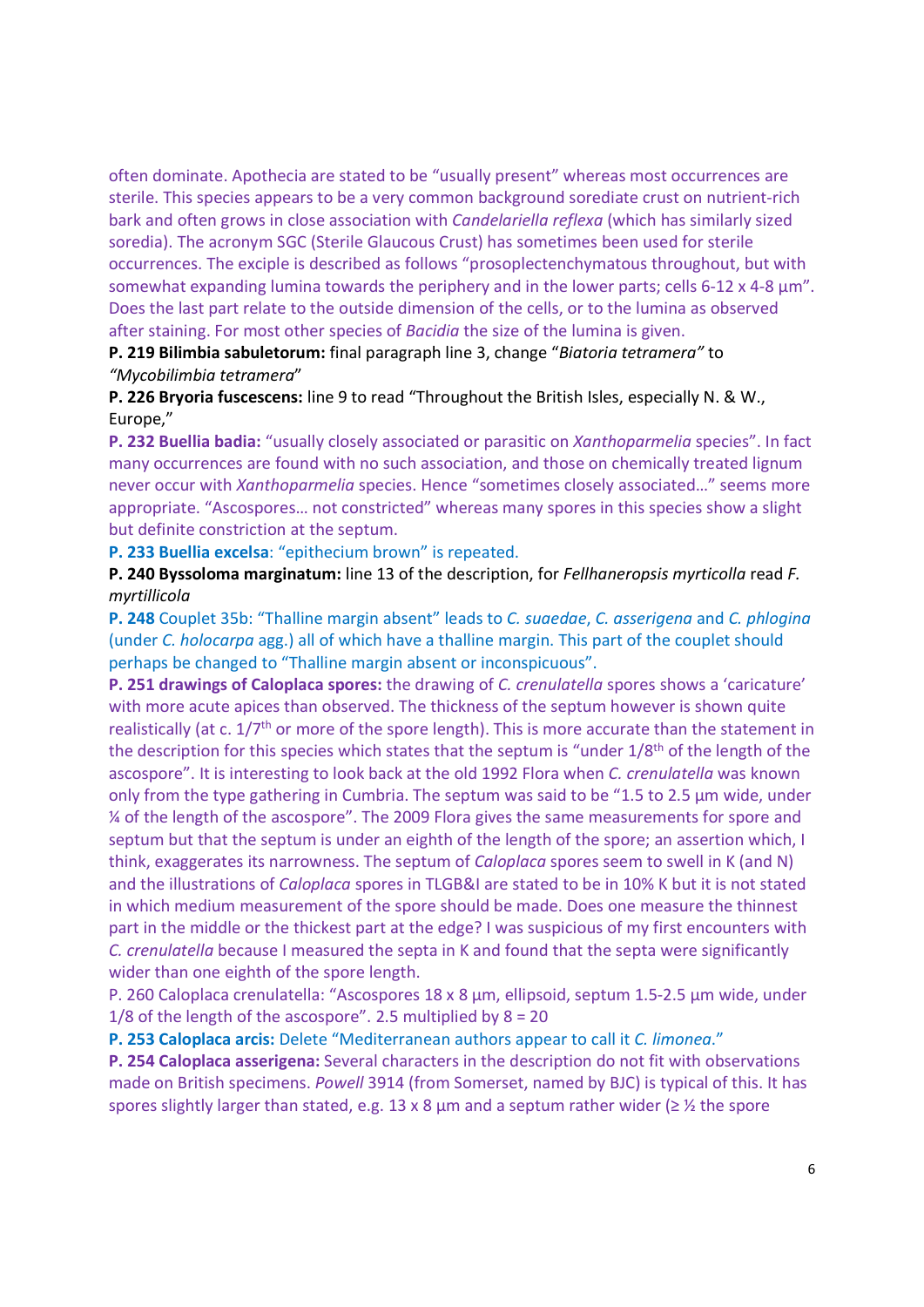length). In addition, the epithecium gives an intense K+ purple reaction in section rather than "K+ slightly purple".

P. 257 Caloplaca cerinelloides: line 4 correct "Buddleja" to "Buddleia."

P. 263 Caloplaca flavovirescens: delete comma after the brackets denoting diameter of apothecia, to read .., smaller (up to1.1mm diam.) darker apothecia,...

P. 264 C. holocarpa: final paragraph: line 2 delete "C. holocarpa auct. brit." and replace with (moving from lines 4/5) "C. lithophila auct. brit., C. polycarpa auct. brit."

Hence, in line 4, "C. holocarpa (Ach.) A.E. Wade (1965)" should not be followed by any synonymy.

Final paragraph: "(Arup 2009)" does not appear in References.

Also in final paragraph, line 7, note the corrected printing "ascospore septum"

P. 268/9 Caloplaca ochracea: the plural for 'locule' is given as "locules" and "loculi" within the same sentence.

P. 269 Caloplaca phlogina: "Thallus and soredia K-, apothecia K- purple". Change to "All parts K+ purple, but thallus K- in some morphs".

P 271 Caloplaca soralifera: This is not actually "like C. chlorina". Blue Anchor (Somerset) material of C. blastidifera in ed. was sent to Jan Vondrak for his appraisal but were lost in the post. C. blastidifera does resemble C. chlorina whereas C. soralifera is closer to an exuberant C. albolutescens. Two putative collections (Herb Powell) of true C. soralifera have been made (Cambridgeshire and Northamptonshire).

P. 272 Caloplaca teicholyta: Pyrenidium actinellum appears to be a common lichenicolous fungus on this species.

P. 277 Candelariella superdistans: An important character of this species is not mentioned: the prosoplectenchymatous hyphae of the thalline margin which protrude in a distinctive manner. This helps separate C. superdistans from C. aurella (paraplectenchymatous margin without protruding hyphae). C. aurella is turning up on the smooth bark of Populus tremula twigs in Cambridgeshire and neighbouring counties in a community with abundant Caloplaca pyracea.

P. 278 Candelariella xanthostigma: last line read "British Isles".

In the key to Candelariella the thallus granules of C. xanthostigma are given as "0.01-0,05 mm diam." whereas in the description they are given as "0.07-0.1 mm diam."

P. 282 Catillaria: "Photobiont chlorococcoid (e.g. Dictyochloropsis, Myrmecia, Trebouxia)." Several species (e.g. C. chalybeia, C. nigroclavata and C. fungoides) have a similar haustorial arrangement as in Halecania viridescens (a single haustorial connection with each algal cell).

P. 285 Catillaria chalybeia var. chloropoliza: "has paler, grey- to dark brown apothecia, lacking green pigment in the hymenium". It is not uncommon to find individuals of var. chalybeia which lack any green pigment in apothecial sections and there is a possibility that these might incorrectly be assumed to be var. chloropoliza.

P. 294 Cetraria islandica: The subsp. *islandica* is said to have a medulla that is Pd+ orange, no reaction is given for subsp. crispiformis. The key to Cetraria states that the medulla of subsp. crispiformis is Pd+ red. Should both subsp. be stated to be Pd+ red (fumarprotocetraric acid)?

P. 295 Cetraria muricata: line 2: for Coelocaulon muricatum (Ach.) Laundon (1984) read Coelocaulon muricatum (Ach.) J.R.Laundon (1984)

P. 295 Cetrariella: Change the author citation "Thell" to "A. Thell," and similar changes in the Literature.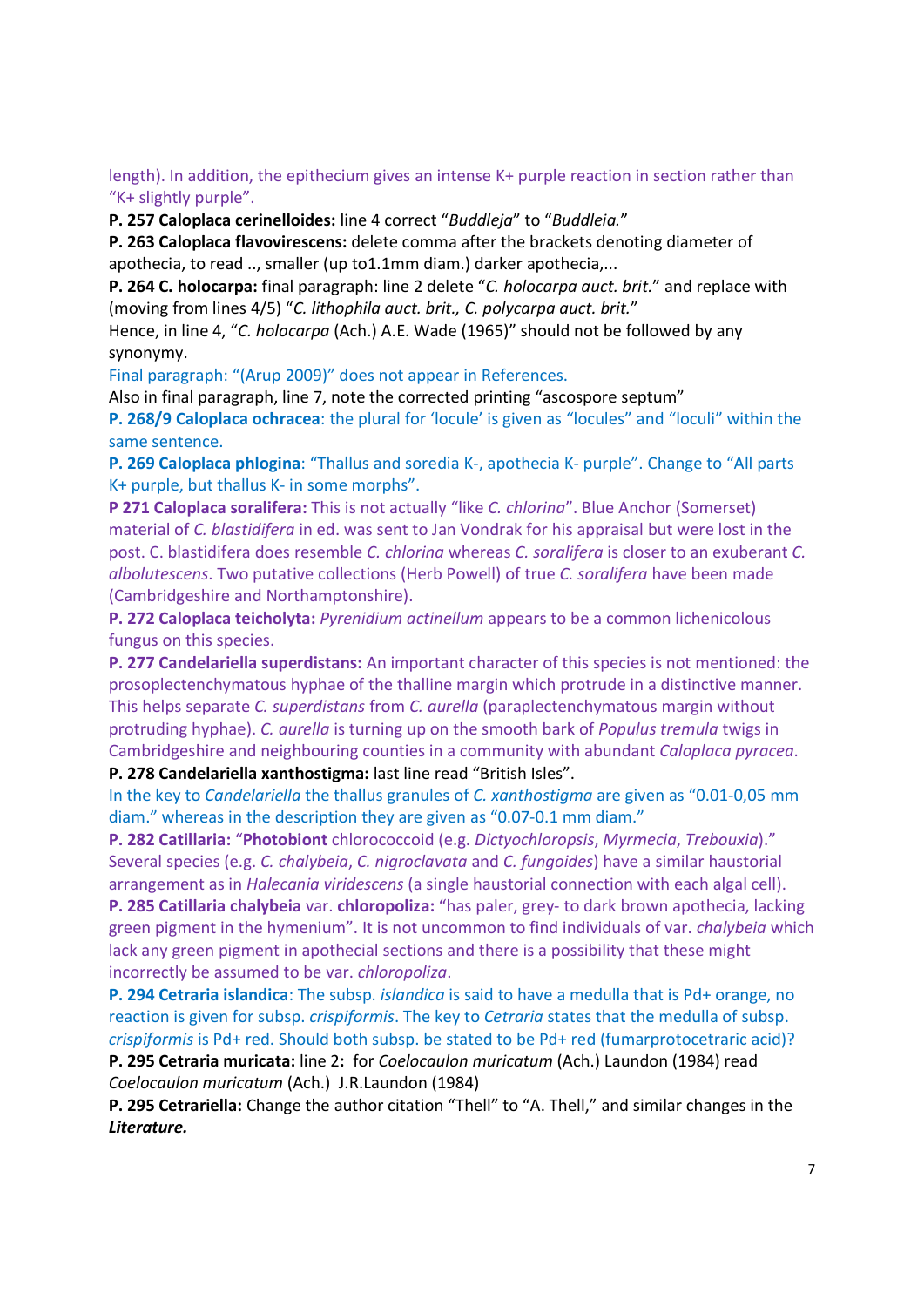P. 296 Cetrariella delisei: Change the author citation "Thell" to "A. Thell"

P. 298: Chaenotheca key, couplet 4b: the photobiont (Trentepohlia) cells are said to have "redgreen contents". A better description would be "Photobiont cells containing orange oil bodies,…".

P. 299 Chaenotheca brachypoda: add "µm" to the ascospore measurement.

P. 303 Chaenothecopsis: "Hamathecium absent". In fact paraphyses are present in abundance in some, if not all species and are certainly present in C. nigra.

P. 313 squamosa (not squamuosa)

P. 316 Cladonia key, couplet 91a: "usually Pd-, K+ yellow, occasionally red .. rangiformis" should presumably be "usually Pd-, occasionally red, K+ yellow".

P. 323 Cladonia cervicornis: final paragraph, line 5, for "C. symphicarpia" read "C. symphycarpia."

P. 328 Cladonia furcata: C. furcata is supposed to be "K± yellow" and to contain "rarely traces of atranorin". C. rangiformis (p. 335) is supposed to be "Pd- (in c. 70% of collections) or Pd+ red". Considering the problems that many lichenologists seem to have with separating these two species using morphology, is it possible that the specimens with atypical reactions are actually misidentified?

P. 335 Cladonia rangiformis: in the comparison with C. furcata the latter is said to differ in being "K-". The description of C. furcata states that it is "K± yellow".

P. 341 Clauzadea monticola: line 13: change "Catillaria monticola" to "Catillaria modesta."

P. 342 Cliostomum: the ascus type is not stated.

P. 347 Collema key, couplet 27a: add 's' to "apice"

P. 355 Collema parvum: change "plain" to 'plane'.

P. 356 Collema polycarpon: change "canliculate" to 'caniculate'.

P. 356 Collema tenax: The account states that 3 morphs can be distinguished, but 4 varieties are named. The way the account is structured seems to imply that vars. ceranoides, corallinum and vulgare are varieties of var. tenax.

P. 357 Collema tenax var. vulgare: change the author citation from "(Schreb.) Degel. (1954)" to "(Schaer.) Degel. (1954)"

P. 369 Fig 31: it is unfortunate that (b) is at the top and (a) below.

P. 382 Diplotomma chlorophaeum: complete brackets to author citation "(Hepp ex Leight)" P.384 Dirina massiliensis f. sorediata: In the comparison with Llimonaea sorediata the soredia dimensions should be 25-35  $\mu$  not 0.25-0.35mm and the phrase "much larger sorediate granules" ignored. See van den Boom, P.P.G & Brand, A.M. (2007). Llimonaea sorediata, a new lichen (Ascomycota), widely distributed in western Europe. Lichenologist 39: 309-314.

P. 395 Epiphloea: Add the following Literature reference, Schultz et al. (2015) in Lichenologist 47: 369-378.

P. 397 Evernia prunastri: Only medullary reactions are given. Dobson (2011) simply states "K+ yellow" presumably referring to the spot reaction of the cortex. Cortex reactions should be added to the account.

P. 398 Farnoldia: the generic account states that the black exciple is "usually seperable" from the hypothecium. Presumably the word 'distinguishable' would be more appropriate, unless the account is implying that it is usually possible to physically separate the exciple from the hypothecium.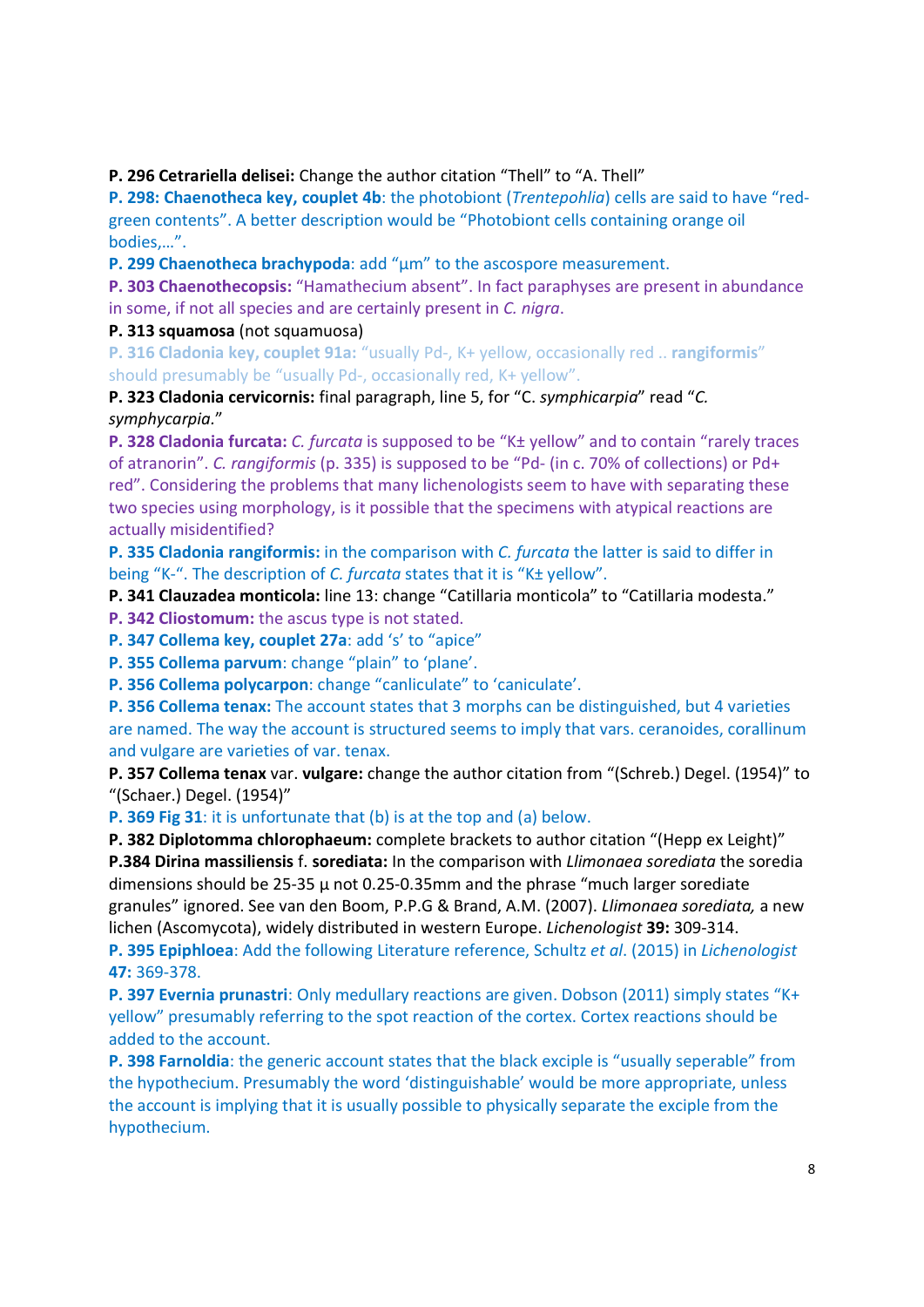P. 402 Flavocetraria: change the author citation from "Thell" to "A. Thell"

P. 403 Flavocetraria nivalis: change the author citation from "Thell" to "A. Thell"

P. 407 Fuscidea: Change the name S.K. Skjoldahl as part author of the genus to L.H. Skjolddal.

P. 407 Fuscidea: the hamathecium is said to be of paraphyses which are "simple or sparsely branched". This should be investigated further. The paraphyses in for example F. austera are rather richly branched.

P. 409/410 Fuscidea gothobergensis, kochiana and mollis: additional illustrations for these are in Fryday (2008).

P. 410 Fuscidea lightfootii: The distribution of this species within the British Isles should be updated to read "On ± horizontal boughs and twigs, commonest near boggy sites and overhanging streams and rivers but widespread on more exposed branches, also worked timber; locally abundant. N. & W. British Isles, spreading rapidly in the lowlands." (Recorders in Gloucestershire, Bedfordshire and Hertfordshire have not noticed any particular association with boggy sites.)

P. 412 Fuscopannaria mediterranea: line 5 of the description: delete "unknown in British material" [there are 2 British collections with apothecia]

P. 418 Gyalecta biformis: delete Scandinavia as part of its distribution.

P. 425 Haematomma ochroleucum var. ochroleucum: line 6 of the first para. read "Pd+ pale yellow."

P. 425 Haematomma ochroleucum var. ochroleucum: the colour of this variety is not given – it is yellow-green.

P. 425 Haematomma ochroleucum var. ochroleucum: It would be worth alerting readers to the potential confusion with Lecanora orosthea. The latter shares a sorediate thallus and yellowgreen colour due to usnic acid. L. orosthea occurs in similar situations such as the sides of sandstone headstones and often possesses a fimbriate margin. The thallus (by which I mean the crust of soredia) tends to be thinner in L. orosthea and the fimbriate margin less well-developed but when seen in isolation these two taxa can be easily confused.

P. 428 Halecania viridescens: "Ascospores 12-17(-20) x 4-6 µm (in water, including perispore) 3.5-4.5 µm wide (in K, excluding perispore)" – this combination of measurements does not tell us the thickness of the perispore in either medium! A useful feature of this species is described in the original description, namely the single haustorial connection with each algal cell (but note similar is observed in several Catillaria species). "Pd+ red" most specimens give a rather weak reaction especially when tested in damp field conditions. The colour of spot reactions would usually be described by the layman as 'dirty orange'. The active substance is given as pannarin and in Pannaria this is said to be Pd+ orange-red.

P. 429 Herteliana: "Asci elongate-clavate, with a thickened K/I+ blue tholus including a less intensely staining ocular chamber". Presumably it is the apical cushion which is being referred to as less intensely staining rather than the ocular chamber.

P. 430 Hertelidia botryosa: "Ascospores ellipsoid, simple or very rarely 1-septate". Chatsworth material in Herb. Powell, has mainly 1-septate ascospores. H. botryosa appears only in Key 6a and not in Key 6c, making it impossible to arrive at this genus if septate material is encountered.

P. 431 Couplet 2b: for "japonica" read "obscurata"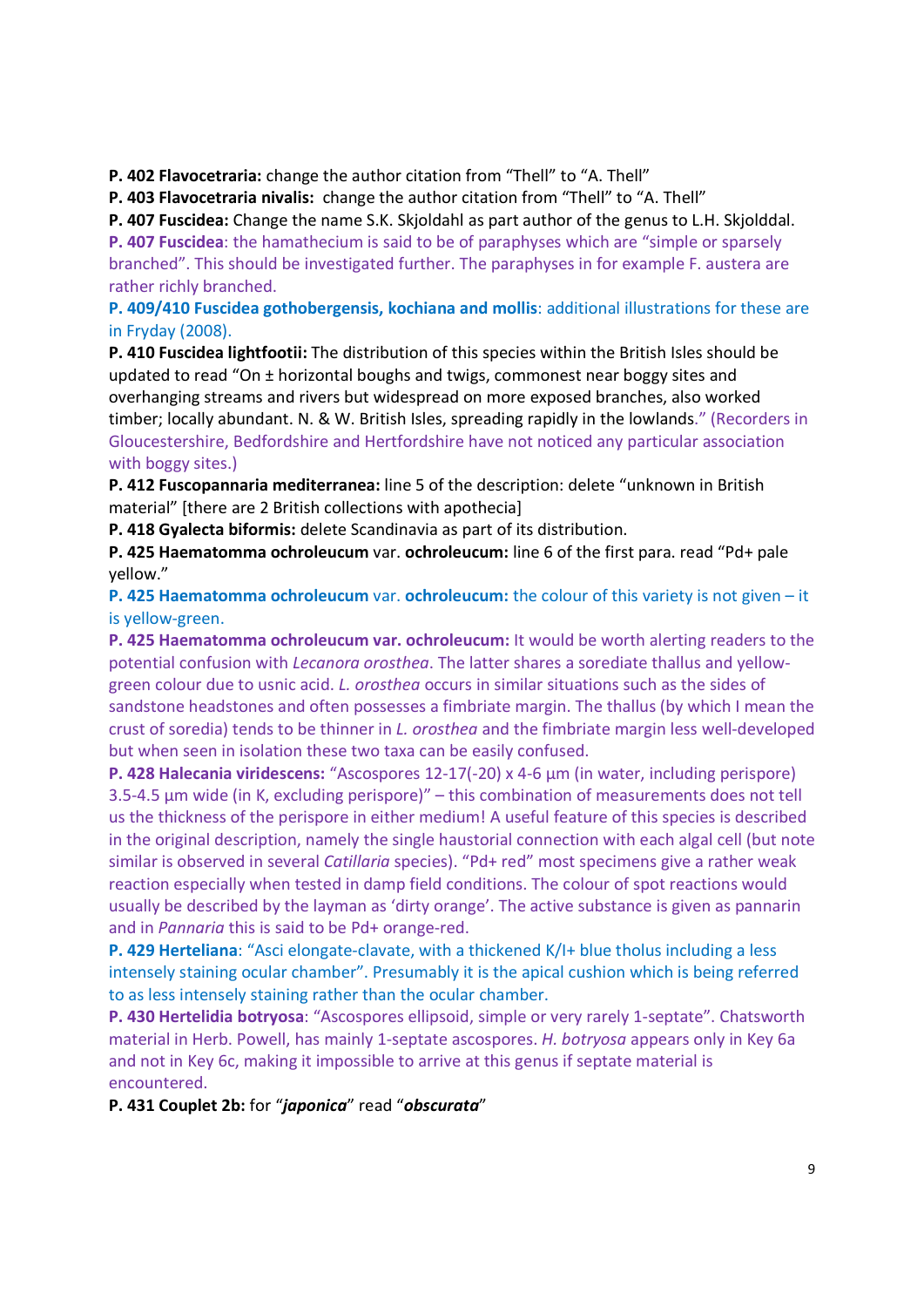P. 431 H. japonica: change name and author citation to H. obscurata (Nyl.) Trevis (1869). The synonymy should now read, "H. japonica (M.Sato) Swinscow & Krog (1976).

Under this new name H. obscurata: change the description in the final paragraph from "...., as H. obscurata differs in its...." to "..., but H. obscurata differs in its..."

P. 432 Hymenelia: the paraphyses are stated to be "simple or bifurcate above". This should be investigated further. In H. prevostii the paraphyses are anastomosed.

P. 436/437 Hypocenomyce anthracophila and scalaris: additional illustrations in Brodo et al. (2001, pp. 344 and 345 respectively).

P. 438 Hypogymnia physodes: this species very often has numerous pycnidia and these are sometimes mistaken for lichenicolous fungi. The generic description of *Hypogymnia* states "Conidiomata pycnidial, common in fertile species…" This might be considered to suggest that in the non-fertile, sorediate species pycnidia are not common. The pycnidia and conidia should be included in the description of H. physodes (and H. tubulosa?).

P. 441 H. revoluta should be in Roman script not italics.

P. 447 Jamesiella: Under literature, Vězda (1972) does not appear in References.

P. 454 Lecania: Asci are stated as having "a central apical plug". It would be best to keep terminology consistent throughout. Presumably an 'apical plug' is the same as an 'apical cushion' (the term most commonly used in the Flora).

P. 455 line 3: for erysibe f. soralifera read erysibe f. sorediata

P. 455 couplet 9b: change "Ascospores >3-septate" to 'Ascospores ≥3-septate'.

P. 457 L. chlorotiza: last line: change "Biatoria sphaeroides" to "Mycobilimbia pilularis"

P. 458 Lecania cyrtella: ignore last line of the description "Micarea prasina has simple

paraphyses...." etc. Or keep the comparison with M. prasina and correct it as follows: "Micarea prasina has richly branched and anastomosed paraphyses".

Line 12: change "Biatoria sphaeroides" to "Mycobilimbia pilularis"

P. 459 Lecania dubitans: The description would benefit from more detail. The comparison with L. naegelii and L. cyrtella implies that both of those species have 3-septate ascospores (they are 1-septate in L. cyrtella).

P. 459 line 12: for Lecania erysibe f. soralifera J.R.Laundon (1967) read Lecania erysibe f. sorediata J.R. Laundon (1967)

P. 463 Lecanographa: the assertion in the key that L. lyncea lacks brown flecks needs checking. Some specimens appear to have such flecks.

P. 466 line 7 (generic description of Lecanora): Are we happy with the use of the word "Flora"? P. 469 couplet 23b: "caesiosor" change to "caesiosora"

P. 469 couplet 32b: L. albellula is Pd- and is keyed out at couplet 43. L. albella is keyed out at couplet 40. Neither contains usnic acid (couplet 26).

P 469 couplet 25: no option is given for soil (a species such as L. zosterae may be terricolous). P. 470: the route to Lecanora zosterae on wood follows couplet 47b through to 66b but L. zosterae, in its description, is said to have red-brown discs which, if so, would require us to choose 47a. Several observers have reported that the discs of L. zosterae are most typically pale to medium brown and not obviously red-brown. Perhaps the key is reliable but the description of L. zosterae needs reviewing.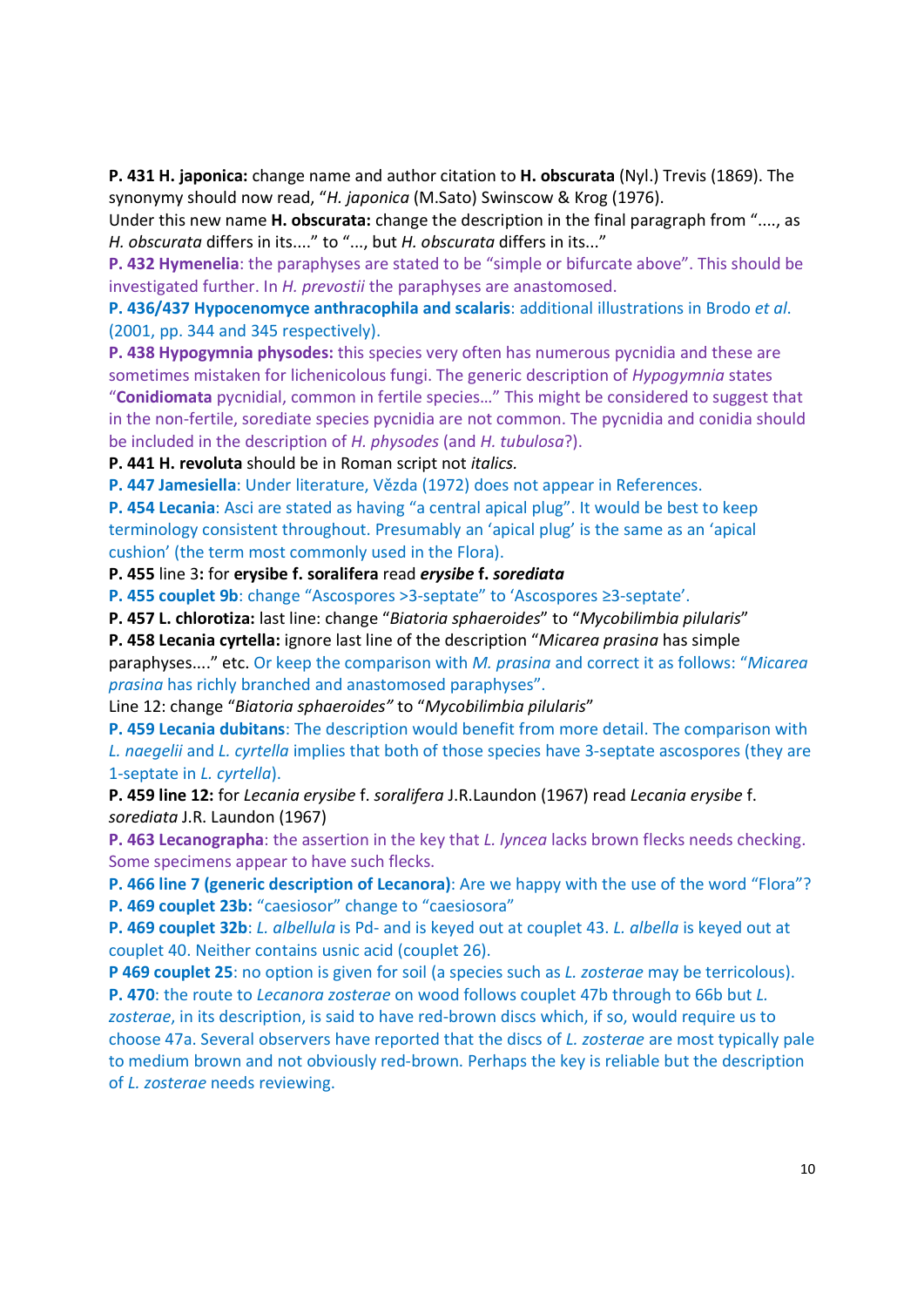P. 470 couplet 49: the colour of the thallus is not a reliable character for separating L. argentata. The combination of massive amphithecial crystals and lack of epithecial granules is diagnostic.

P. 471 couplet 61a: Lecanora fuscescens is Pd+ orange to red but at couplet 38 to arrive here we had to chose 38b "thallus, exciple and discs Pd-".

P. 478 Lecanora barkmaniana: "superficially resembling L. compallens, L. expallens, L. farinaria and *L. strobilina*, but differing in its chemistry, pale grey colouration and lack of a yellow tinge." In fact this species is usually recognised by the pale, pastel yellow tinge of its soredia (not usnicacid yellow) and so the account is misleading (see also the Lecanora key, p. 468, couplet 6). See Malíček & Powell (2013) in Bull. Brit. Lichen Soc. 112: 66-71.

P. 480 Lecanora chlarotera: "epithecium colourless to grey-brown, overlain with numerous coarse granules (epipsamma) soluble in K and N". The term epipsamma is a tricky one; it is not defined in Bisby & Ainsworth's Dictionary. Sliwa (2007) gives a different definition to that in the Glossary of the Flora (she uses the term for granular matter above, not interspersed between, the paraphyses). For other species e.g. L. pulicaris, L. carpinea and L. albella, any granular matter on or in the epithecium is referred to as "granules" and we might be better to stick to "epithecial granules" in L. chlarotera. The granules in L. chlarotera penetrate down between the apices of the paraphyses and they are insoluble in N (see Part 2 for more details).

**P. 482 Lecanora confusa:** In comparing this species with L. symmicta the account states that L. symmicta has a "K+ pale yellow" thallus, whereas the description of that species states that its thallus is "K-".

P. 485 Lecanora expallens: "UV+ orange (thiophanic and usnic acids, ± arthothelin and 'expallens unknown'." Insert end bracket.

P. 485 Lecanora farinaria: this species is often recognised by the pinkish colour of the soredia (especially in fresh specimens). This is not mentioned.

P. 487 Lecanora hagenii: See Powell (2014) in Bull. Brit. Lichen Soc. 114: 62-67.

P. 488 Lecanora horiza: The description is inaccurate in several ways, in particular the apothecial discs are not pruinose, the epithecium contains no granules and the thallus has a distinct (rather than indistinct) K+ yellow reaction. See Malíček & Powell (2013) in Bull. Brit. Lichen Soc. 112: 66-71.

P. 493 Lecanora persimilis: See Powell (2014) in Bull. Brit. Lichen Soc. 114: 62-67.

P. 494 Lecanora pruinosa: "Asci elongate-clavate, apical dome ± evenly K/I+ blue with only a shallow meniscus-like K/I- apical dome". My investigations show that L. pruinosa possesses a very standard Lecanora-type ascus.

P. 495 Lecanora pulicaris: line 3, the diameter of the apothecia should be 0.3-1(-1.5) mm. P. 496 Lecanora salina: "Thallus c. 0.25 mm diam." Presumably should be "c. 0.25 cm diam." "epithecium colourless to pale brown-yellow, not granular". Sliwa (2007) states that the epithecium is granular.

P. 498 Lecanora stenotropa: "epithecium colourless, not granular". The epithecium is granular in this species (similar to L. polytropa).

P. 501 L. swartzii: italicise "L. subcarnea".

P. 503 Lecidea under Literature: change "Hertel (1969b, 1995, 2006, 2008)" to "Hertel (1969b, 1995, 2006, 2009)"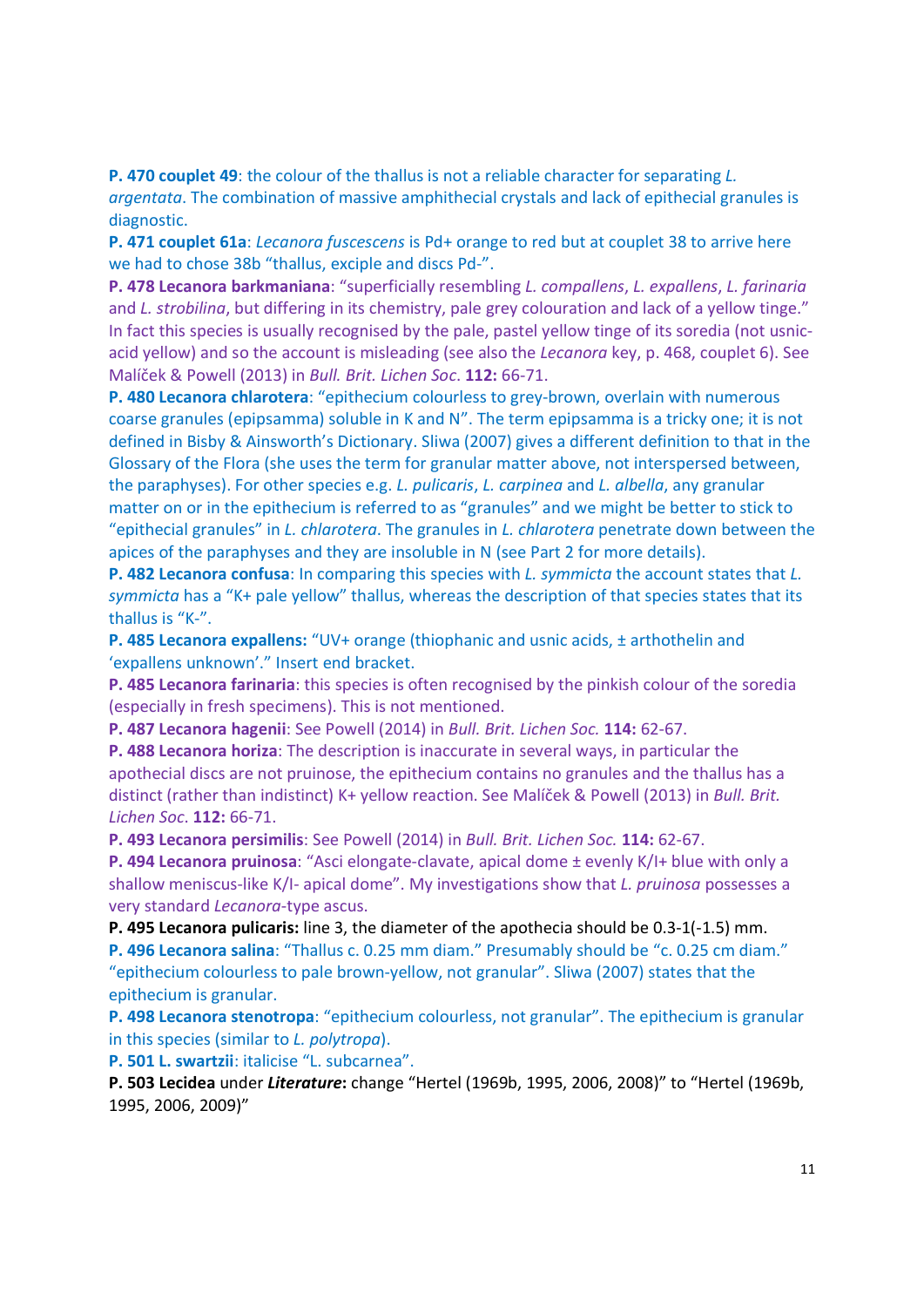P. 512 Lecidea hypopta: the ascospores are stated as "spuriously 1-septate". Most ascospores appear to be simple but some are found that apparently have well-formed septa. The ascus type is not really similar to *Catillaria-type*; they are more similar to those in *Fuscidea* (to which L. hypopta is probably related).

P. 513 Lecidea lichenicola: the alga (which isn't mentioned in the account) is Scytonema. The sheaths of Scytonema are orange-brown in colour and this sometimes causes an orange tinge to the surface of the thallus. "hypothecium orange-brown" change to "hypothecium poorly developed, pale orange".

P. 515 Lecidea nylanderi: In penultimate paragraph change "Haematomma caesium" to "Mycoblastus caesius".

P. 519 Lecidella: the UV reactions are only given for some species.

P. 520 Lecidella: couplet 2a of key "blastidia uo to 0.1 mm wide". Change to "blastidia up to…" P. 520 Lecidella: couplet 8b "On rock…" L. carpathica sometimes occurs on lignum;

"hypothecium pale or yellow-brown…" the hypothecium of L. carpathica is deep orange-brown. P. 521 Lecidella carpathica: "epithecium brown". The epithecium in this species is dark green.

P. 523 Lecidella scabra: add to the description the diameter of the apothecia = 1mm.

P. 523 Lecidella scabra: "Cortex K+ yellow, soredia C+ orange" – the full reactions, including UV, for both thallus and soredia would be helpful.

P. 524 Lecidella scabra: "L. scabra is not generally corticolous while L. carpatica, also with thuringione, is entirely saxicolous". Change "carpatica" to "carpathica". L. carpathica sometimes occurs on lignum.

P. 524 Lecidella subviridis: "Lecanora expallens contains usnic acid and zeorin and lacks atranorin (K-)" Lecanora expallens is K+ yellow.

P. 525 Lecidoma demissum: the septation of the ascospores is not stated. Add that they are simple.

P. 532 Lepraria Supplementary Key: couplet 1, both parts of the couplet contain the phrase "with numerous septa" which hence seems superfluous.

P. 535 Lepraria bergensis: add "Germany" to the distribution data.

P. 547 Leptogium hildenbrandii: The width of the lobes should be "to 6 mm" not "to 0.6mm" P. 549 Leptogium palmatum: change "Apothecia unknown in the British Isles." to "Apothecia rare." A fertile specimen was identified at Findhorn Dunes, Moray in October 2016 which may be the first known fertile material in the British Isles.

P. 549 Leptogium palmatum: the description states that the upper surface is "blackish olivegreen, without a reddish tinge." The Findhorn population has been observed to be dark brown with a slightly reddish tinge, sometimes grey and often shiny.

P. 550 Leptogium subtile: change "Pyrenopsis furfuracea" to 'Pyrenopsis furfurea'.

P. 550 Leptogium subtorulosum: In the statement "Specimens on moist sandstone should be checked against L. massiliense" presumably "sandstone" should be changed to 'limestone'.

P. 559 Lithothelium: It is stated that "Pyrenula differs by the absence of an ocular chamber in the ascus..." while the generic account for *Pyrenula* states that the asci in that genus have "an internal apical beak". The Glossary implies that 'ocular chamber' is synonymous with 'apical beak'.

P. 560 Llimonaea sorediata: line 6, the soredia dimensions should be 25-35µ not 0.25-0.35mm.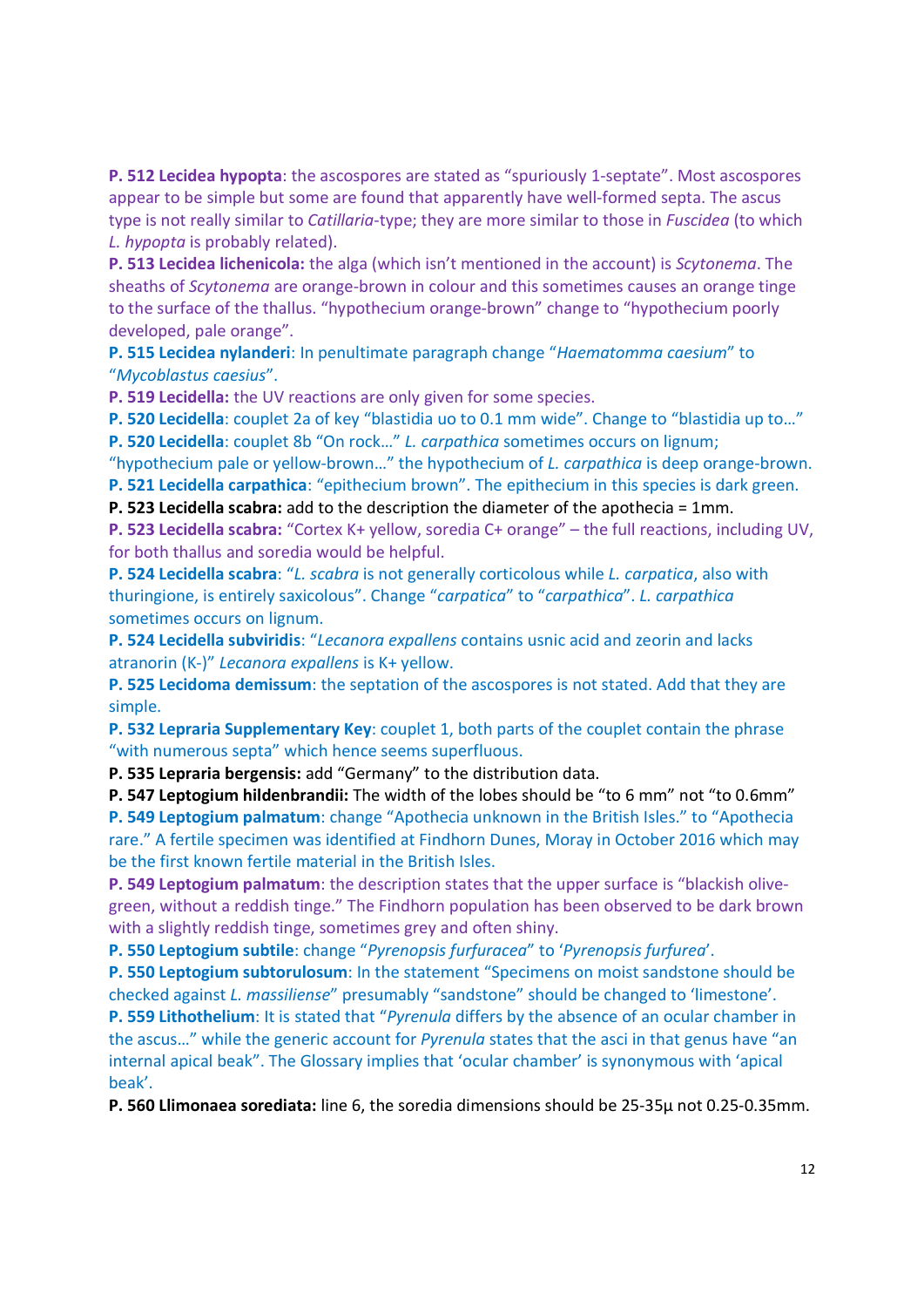P. 565 Megalaria: the asci are stated to have "a broad, non-amyloid apical cushion and a distinct ocular chamber and apical cushion." This sounds rather confused.

P. 570 line 6, Melanelia disjuncta: X. verruculifera is not "almost exclusively coastal".

P. 571 Melanelixia fuliginosa: The citation for the synonym Parmelia glabratula subsp. fuliginosa should read "(Fr.ex Duby)"

P. 591 Micarea curvata: "Apothecia 0.2-0.5, convex…" insert "mm diam."

P. 592 Micarea denigrata: line 8, only the apothecia are C+ orange Remove this 'correction' – thallus (best seen in section) is C+ orange-red as well as apothecial sections.

P. 595 Micarea lignaria (Ach.) Hedl. (1892) var. lignaria: line 9, add to "Ascospores......," the phrase "3-to 7-septate" and remove this phrase from line 10 describing pycnidia type (a) P. 596 Micarea lignaria var endoleuca (Leight.) Coppins (1983) is also known from Norway (Tǿnsberg 1992)

P. 606 Microcalicium: couplet 2 (and in description of M. ahlneri) "ascospore mass… with sclerotized hyphae". Sclerotized is not defined in the Glossary.

P. 617 Mycoblastus caesius: line 5, change "F. viridis" to 'Ropalospora viridis' and put in correct alphabetical order in the list.

P. 620 Mycomicrothelia atlantica, confusa and walrothii: Illustrations of all three in Hawksworth (1985) in Bull. Br. Mus. nat. Hist. (Bot.) 14: 71, 78 and 116 respectively.

P. 627 Ochrolechia key, couplet 6b: "C± red or C-". The "C-" seems superfluous.

P. 628 Ochrolechia arborea: "UV+ bright orange". Neil Sanderson (and other sources) report a bright yellow UV reaction (see UKLichens Yahoo post, 18<sup>th</sup> March 2016).

P. 631 Opegrapha: various characters are treated inconsistently or incorrectly in the account of this genus. See Part 2 for further details.

P. 636 Opegrapha areniseda: Width of conidia given as "(1-)1.2-1.5(-1.7)" whereas in Sterile Key 8f (page 117) the width is given as "0.5-0.7".

P. 638 Opegrapha corticola: "Most frequent in S.W. .France". A superfluous full stop has appeared before "France".

P. 641 line 16: for O. niveoatra (Borrer) Laundon (1963) read O. niveoatra (Borrer) J.R. Laundon (1963)

P. 641 Opegrapha ochrocheila: the pigment and reactions of the excipular hyphae are not mentioned in the description (only the presence of K+ magenta-red granules is given). In the key on p. 633 (couplet 9a): "exciple brownish in section, K+ diffusing magenta". When mounted in water O. ochrocheila has fuscous brown hyphal walls with a purplish hue (I still need to work out exactly where the purple pigment is situated but it is not an optical effect). To my surprise this purple pigment dulls distinctly in K to a dull olive-brown (brightens to reddish-brown in N). There is however often a purplish patch near the upper edge of the exciple which intensifies purple in K (due to the presence of magenta granules rather than the pigment of the excipular hyphae). If one considers the true pigmentation of their exciples, O. herbarum is very similar to O. ochrocheila: in water there is a purplish pigment detectable among the fuscous brown hyphal walls and once again this purplish pigment is lost in K and the exciple becomes dull olive (N+ reddish-purplish-brown).

The presence or absence of a perispore is not mentioned in the text but the drawing of Opegrapha spores on p. 639 seems to indicate the absence of a perispore in O. ochrocheila. Staining appears to reveal a definite (though thin) perispore.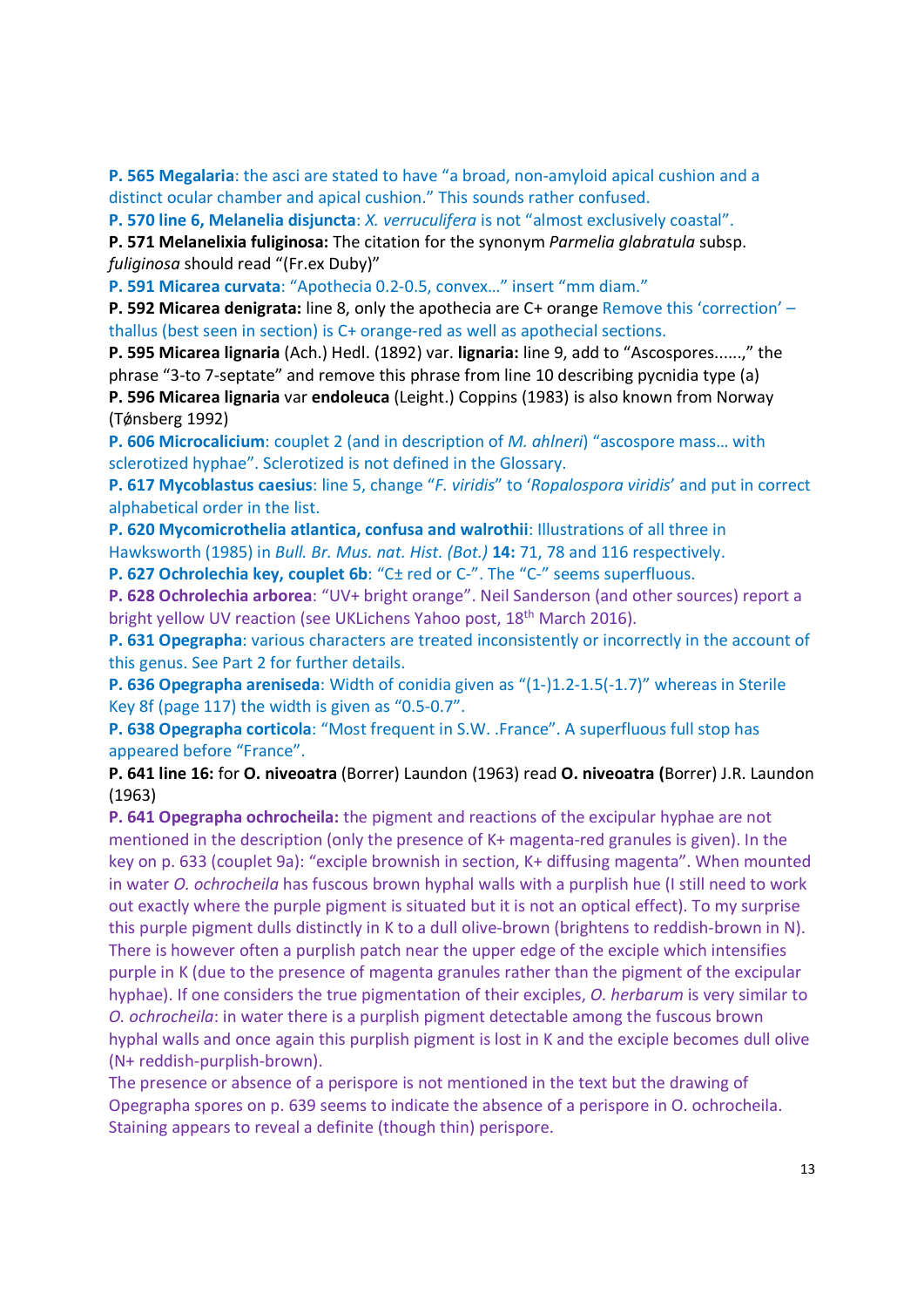The spores of both O. ochrocheila and O. herbarum are consistently 3-septate and those of O. herbarum are generally larger, wider and with a chubbier appearance. However, the difference in width is not as marked as the published dimensions imply with those of *O. ochrocheila* being often near the upper end of its range and those of O. herbarum towards the lower end of its. In both species, the second cell is often somewhat enlarged, more often and more exaggeratedly so in O. herbarum but without such a clear-cut difference that inexperienced lichenologists can reliably distinguish them. In the Flora account for O. ochrocheila it is stated that *O. herbarum*, in comparison with *O. ochrocheila*, has broader ascospores "with a distinctly swollen second cell". The second cell in both species is always the widest. The second cell in O. herbarum is often also longer than the others. When deciding if a cell is distinctly swollen are we considering the width, the length, or a combination of the two (area)?

**P. 646 Opegrapha vulgata:** the last measurements for conidia are given as "3-5  $\times$  1-1(-1.8)  $\mu$ m". Presumably there is a decimal point and a number absent immediately before the brackets. P. 646 Opegrapha vulgata: line 6, change ..."4- to 7(-8)-clavate" to... "4- to 7(8) septate".

Line 13, change "O. lithygra" to "O. lithyrga"

P. 649 Pachyphiale: the paraphyses are stated to be "unbranched, thread-like, septate…". This assertion requires further investigation. Stained sections of P. carneola appear to show anastomosed paraphyses with numerous short branches.

P. 652 Parmelia: "Ascospores ellipsoid, 8 per ascus". Add that they are simple.

P. 654 Parmelia sulcata: "Cortex K+ yellow>red; medulla and soredia C-, K+ orange…" The reactions given in Lichen Flora of the Greater Sonoran Desert Region, Vol. 1 (2002) seems much more accurate and complete: "Upper cortex K+ yellow, C-, KC-, P+ yellow; medulla K+ yellow turning deep red, C-, KC-, P+ orange." Over-generous spot tests may cause the medulla reaction to seep back up into the cortex.

P. 662 Parmotrema crinitum: the final sentence attempts to summarise the differences from Parmelinopsis horrescens which is said here to have a K+ yellow medulla. However, the description of P. horrescens on pg. 659 states that its medulla is K-.

P. 665 couplet 13a: describing Peltigera didactyla the couplet should read "Thallus rarely > 3cm broad".

P. 677 line 9: for "The var. corallina (Zahlbr.)" Laundon (1963) read "The var. corallina (Zahlbr.)" J.R. Laundon (1963)

P. 681 Pertusaria flavida: "Lecanora expallens has a less robust, thinner… contains usnic, zeorin and thiophannic acids and is UV-". The description of L. expallens: "UV+ orange (thiophanic and usnic acids, ± arthothelin and 'expallens unknown'. Recent examination using 365nm UV shows a dull orange UV reaction in L. expallens.

**P. 704 Fig 44:** the scale bar is missing; on the diagram it should be a 28mm line. This diagram is, apparently, a very naturalistic drawing but it does not capture the way that P. grisea rhizines often have a rather 'frayed' appearance. Many beginners/improvers wrongly assume that the rhizines of P. grisea are more strictly pale and simple than is the case.

P. 706 Piccolia ochrophora: "with some eastern occurrences" should be "with some eastern occurrences".

P. 707 Placidiopsis: "Upper cortex pseudoparenchymatous, thin". Sections of P. custnani in water or K appear to show a coarsely 'cellular' upper cortex but staining shows the cortex to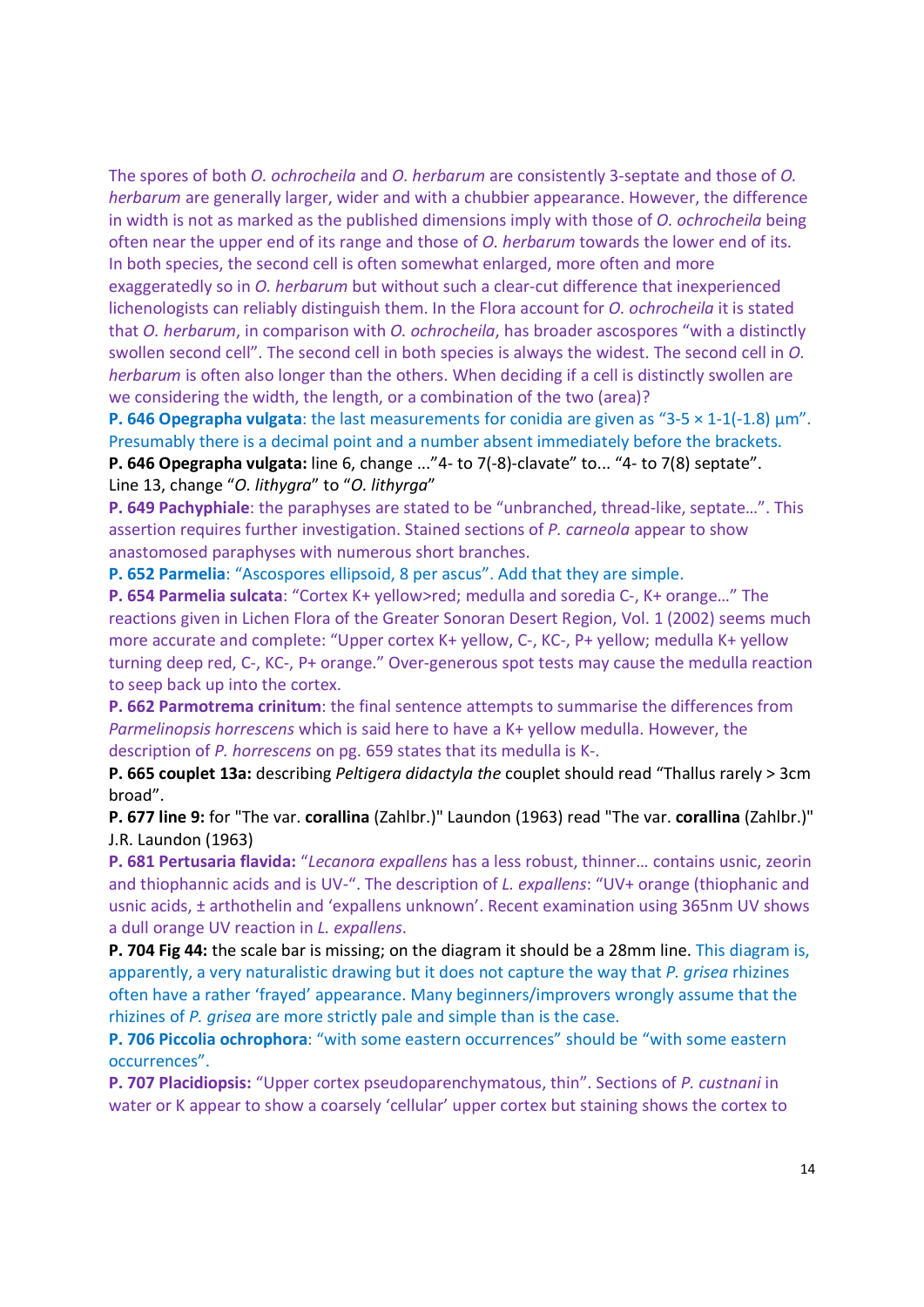comprise intricate, branching hyphae with narrow lumina. The cellular nature is an illusion caused by the voids between the hyphae.

P. 708 Placidium: "Asci 8-spored… and without an ocular chamber". Asci of P. squamulosum show a well-developed, elongated-conical ocular chamber. "Ascospores uniseriate" – ascospores of P. squamulosum are not strictly uniseriate.

P. 712 Placynthiella key: couplet 1b "goniocysts <0.1 µm diam." Change to "goniocysts <0.1 mm diam."

P. 712 Placynthiella dasaea: "Pycnidia not seen, very rare." This statement is either contradictory or else the pycnidia are invisible.

P. 714 Placynthium key, couplet 1a: this option, which includes "thallus... not pruinose" separates Placynthium from Collolechia but some Placynthium species (e.g. garovaglioi and hungaricum) are pruinose.

P. 716 Placynthium garovaglioi: delete "prothallus not visible" from the first line of the description.

P. 725 Polyblastia quartzina: The second paragraph should read "On the thallus of Verrucaria aethiobola, V. cernaensis and Ionaspis lacustris"

P. 726 P. terrestris: change the BLS code from "1157" to "1161"

P. 729 Polysporina lapponica: This name is applied by field recorders to gyrose, P. simplex-type apothecia occurring in a rather thick brown thallus. In many cases, there appears to be a gradation from typical P. simplex (with an inconspicuous thallus) to specimens with a welldeveloped thallus. Perhaps many instances of 'P. lapponica' are just P. simplex with a conspicuous thallus.

P. 733 Porina byssophila: The description is rather good. Almost all collections are 3-septate as indicated by  $(3(-7))$ -septate". We now know that P. byssophila is widespread and fairly common on old bark (but not restricted to ancient woodland). See Powell (2013) in Bull. Brit. Lichen Soc. 112: 71-73.

P. 737 Porina rosei: The distribution should be updated to read "On usually base-rich bark of Quercus, Fraxinus or Taxus, occasionally overgrowing bryophytes on calcareous rock, in ancient woodland; widespread but rare. S.W. England, Wales, S.W. Highlands. Ireland. W. Europe, Madeira. "

P. 738 Porocyphus coccodes: the two synonyms should both be printed Psorotichia [as written, the "P" would imply Porocyphus.]

P. 742 Porpidia contraponenda: line 3 of the description should read "Apothecia (0.3-) 0.5— 1.0(-1.3) mm diam., coal black, immersed at first, becoming sessile, solitary to 2- to 5-confluent, rounded....etc."

P. 751 Protomicarea limosa: add that the ascospores are simple.

P. 755 Protoparmelia oleagina: The very useful 'K+ oily' reaction shown by thallus sections is not mentioned.

P. 762 Psilolechia clavulifera: "conidia 7-15 x 2-2.3  $\mu$ m". I have previously made significantly different measurements and this needs checking. Herb. Powell 1188 has conidia 3-3.5 x 1.3-1.7 µm.

"Pycnidia frequent, the thallus surface often with scattered conidiogenous cells…" The conidiomata are not pycnidia.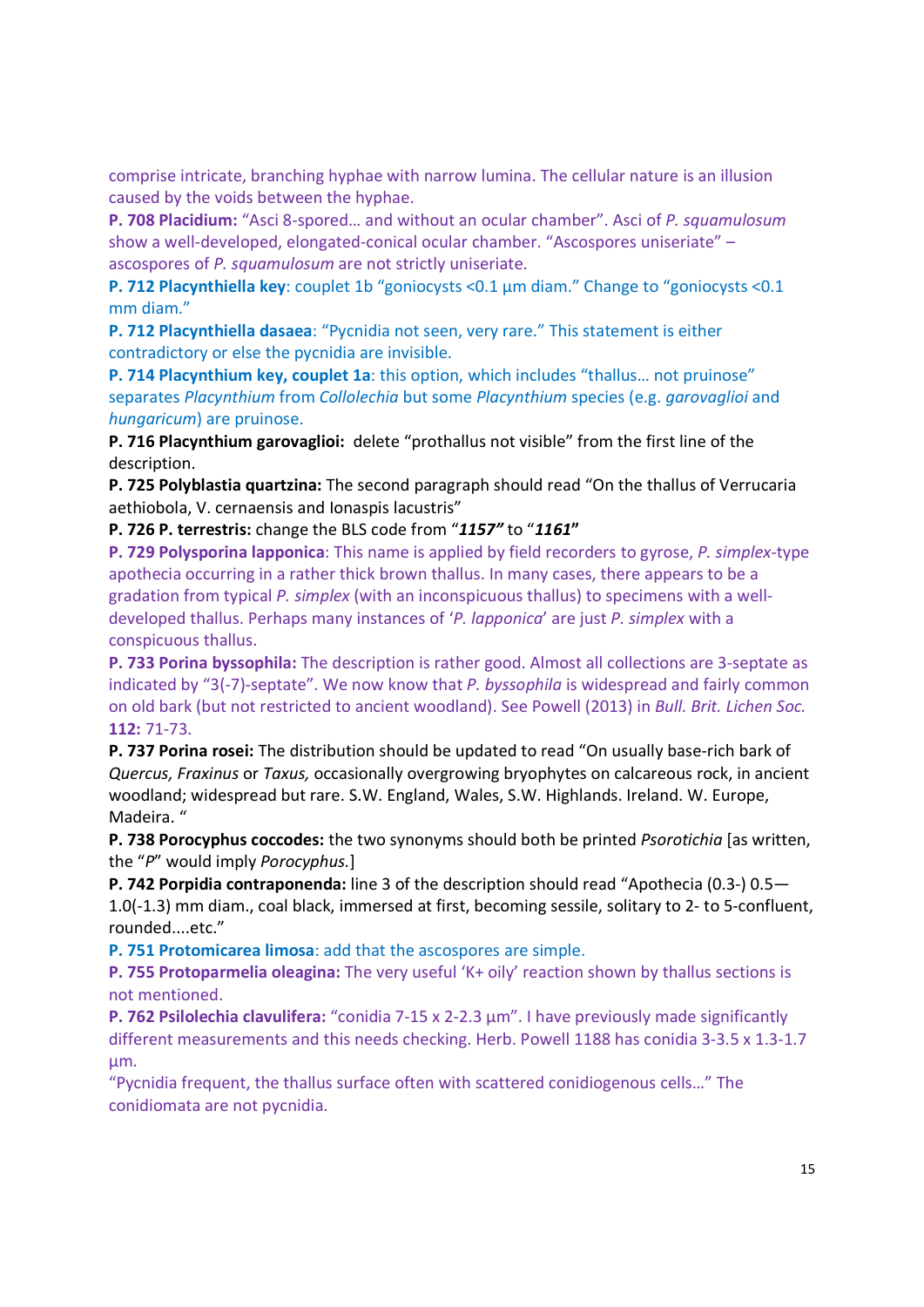P. 763 Psilolechia lucida: "…on non-calcareous rocks and walls". On church buildings, particularly on the north wall, this species is often found colonising old mortar and sometimes preferentially occurring on the mortar rather than the more acidic bricks. P. lucida is often favoured by metal influence, such as run-off from window grilles and around rusty iron fittings in old wooden posts.

# P. 763 Psilolechia lucida: line 12; change "Coniocybe furfuracea" to its current name "Chaenotheca furfuracea".

P. 771 Punctelia subrudecta: the conidia are stated to be "unciform" but recent observations suggest that they are merely curved at one end and not really hooked.

P. 772 Pycnora sorophora: in the comparison with P. leucococca, "which has larger, prominent areolae,and discrete…" Remove the comma. Also, earlier in the description of this species the plural of areole "areoles" is used instead of (and perhaps preferable to) "areolae".

P. 773 Pycnothelia: "Asci Cladonia-type". In the generic description of Cladonia the asci in that genus are stated to be "Porpidia-like". These two statements are not necessarily contradictory but a more synchronised version would be desirable.

P. 773 Pyrenocarpon thelostomum: add to the synonymy Thrombium thelostomum (Ach. ex J. Harriman) A.L. Sm. (1911)

P. 777 Pyrenula coryli: change the first line of the description from "probably lichenized" to read "probably not lichenized"

P. 795 Rhizocarpon key, couplet 38a: this couplet implies that R. reductum always has positive reactions. Several observers have reported a problem here since almost all specimens that they examine have negative reactions.

P. 805 Rhizocarpon reductum: the thallus reactions are given as usually K+ yellow, Pd+ orange, "rarely K-, Pd- (no lichen substances)". Several observers report that almost all specimens that they examine have negative reactions.

P 809 Rimularia: "Brown spored Fuscidea species have richly branched and anastomosed paraphyses…" The generic description of Fuscidea (p. 407) gives: "Hamathecium of paraphyses 1.5-2 µm wide, simple or sparsely branched..."

P. 812 Rinodina: "Separated from Buellia mainly by the presence of a thalline exciple, mostly unpigmented hypothecium, a Lecanora-type ascus…" Rinodina itself is stated as having Lecanora-type asci.

P. 816 Rinodina key: couplet 32b "Thallus dark grey to greenish, K-" leads to R. teichophila. Changing this to "K± yellow" would make this character consistent with the description of R. tecihophila.

P. 816 Rinodina aspersa: the habitat information implies that this is strictly a coastal species which is not the case (several inland records in the BLS database).

P. 818 Rinodina calcarea: This species often occurs as separated rounded areoles. It is often sterile but usually has a single immersed pycnidium in each areole. See Powell (2012) in Bull. Brit. Lichen Soc. 110: 55-58.

P. 823 Rinodina pityrea: this species is sorediate, not granular.

P. 827 Ropalospora: change the name of L.H. Skjoldahl a part author to S.K. Skyolddal.

P. 839 Scoliciosporum: "Similar to Micarea in having... but differing in its Lecanora-type asci..." Coppins (1983) states that Micarea also has Lecanora-type asci (has this been superseded?)

P. 841 line 3: change "Biatoria sphaeroides" to "Mycobilimbia pilularis"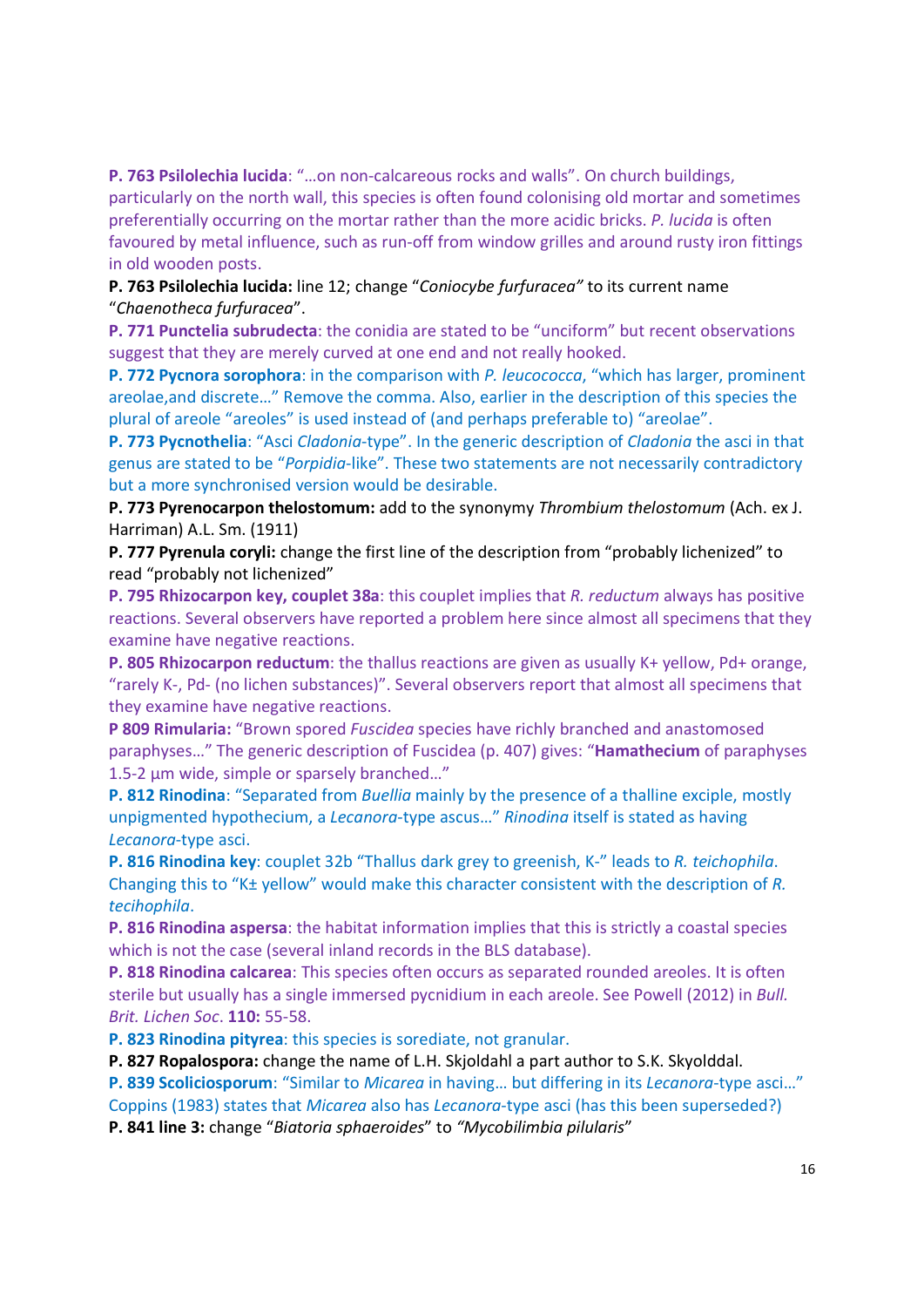P. 842 Solenopsora: ascospores are given as "0- 1-septate". Replace with '0- to 1-septate'.

P. 844 Solenopsora vulturiensis line 3: change Pd- to Pd+ orange.

P. 862 Stereocaulon leucophaeopsis: "Distinguished from S. tornensis…" Replace with 'S. tornense'.

P. 866 Sticta canariensis: The free-living green algal morphotype also occurs in one Welsh site.

P. 876 Tephromela atra var. torulosa: "On trees… occasional; very rare" Does this make sense? P. 893 Thermutis: "The Scytonema photobiont distinguishes Thermutis from other fruticose lichens with cyanobacterial photobionts." Lichinodium sirosiphoideum is fruticose and has Scytonema as its photobiont.

P. 895 Tomasellia: on line 8 it is asserted that "In *Tomasellia* the ascospores are cylindrical with comparatively thicker and more even walls." Both here and in the generic description of Mycoporum (pg. 621) there is perhaps some confusion between the characters stated for asci and for ascospores.

P. 906 Trapelia key: couplet 12b "…without scattered marginal areolae" Why areolae rather than areoles?

P. 907 Trapelia corticola: "UV- white" Should be "UV+ white"?

P. 909 Trapeliopsis gelatinosa: its distribution is given as "rather local, especially in upland districts." This is a pedantic point but that statement suggests that it is especially local in upland districts. Presumably what is meant is that it is more common in upland districts.

P 916 Umbilicaria polyphylla: the upper surface is described as "dark- to brown-black". Surely black is dark. Perhaps what was meant was "dark brown to black".

P. 921-P. 929. Usnea, general comment: all chemical tests are for the medulla not for the "thallus" as is sometimes stated, unless the soralia are also specifically mentioned.

P. 922 Usnea chaetophora: lines 2&3: for increased clarity these lines should read ..."forming +/- cylindrical segments which may be slightly swollen but also narrowed between adjacent segments.

P. 924 Usnea flavocardia: the thallus is +/- erect.

P. 924 Usnea flavocardia: line 1, "paler towards the base" whereas in the generic description "Blackening of the holdfast area occurs in U. flavocardia…"

P. 927 Usnea glabrescens: lines 3 & 4 change ".., blackened at the base, main branches with evenly spaced, densely papillate, thinner....etc" to ".., blackened at the base. Main branches with dense, evenly spaced papillae; thinner branches...etc"

Lines 7 & 8, to chemotype (b) add "Pd+ yellow to orange."

P. 927 Usnea hirta: line 1, change ".., main branches to 1 mm long" to... "1 cm long"

P. 928 Usnea rubicunda: add to thallus description "not blackened at base"

P. 929 Usnea wasmuthii: line 3; change "Apothecia unknown" to "Apothecia rare" and later in the same sentence change "P-"to "Pd -".

Line 7: delete "also, fertile specimens of the complex are invariably U. Subfloridana".

Lines 11&12 change ": in U. wasmuthii the soralia Pd+ yellowish after one minute" to ": in U. wasmuthii the soralia turn Pd+ yellowish after one minute"

P. 930 Vahliella atlantica: Jørgensen & James (2005) not in References.

P. 932: under Literature: change "Breuss (2007a, b, 2008)" to "Breuss (2007a, b, 2009)"

P. 935 Verrucaria key: couplet 33b "Involucrellum present..." leads eventually to V. ochrostoma (which lacks an involucrellum).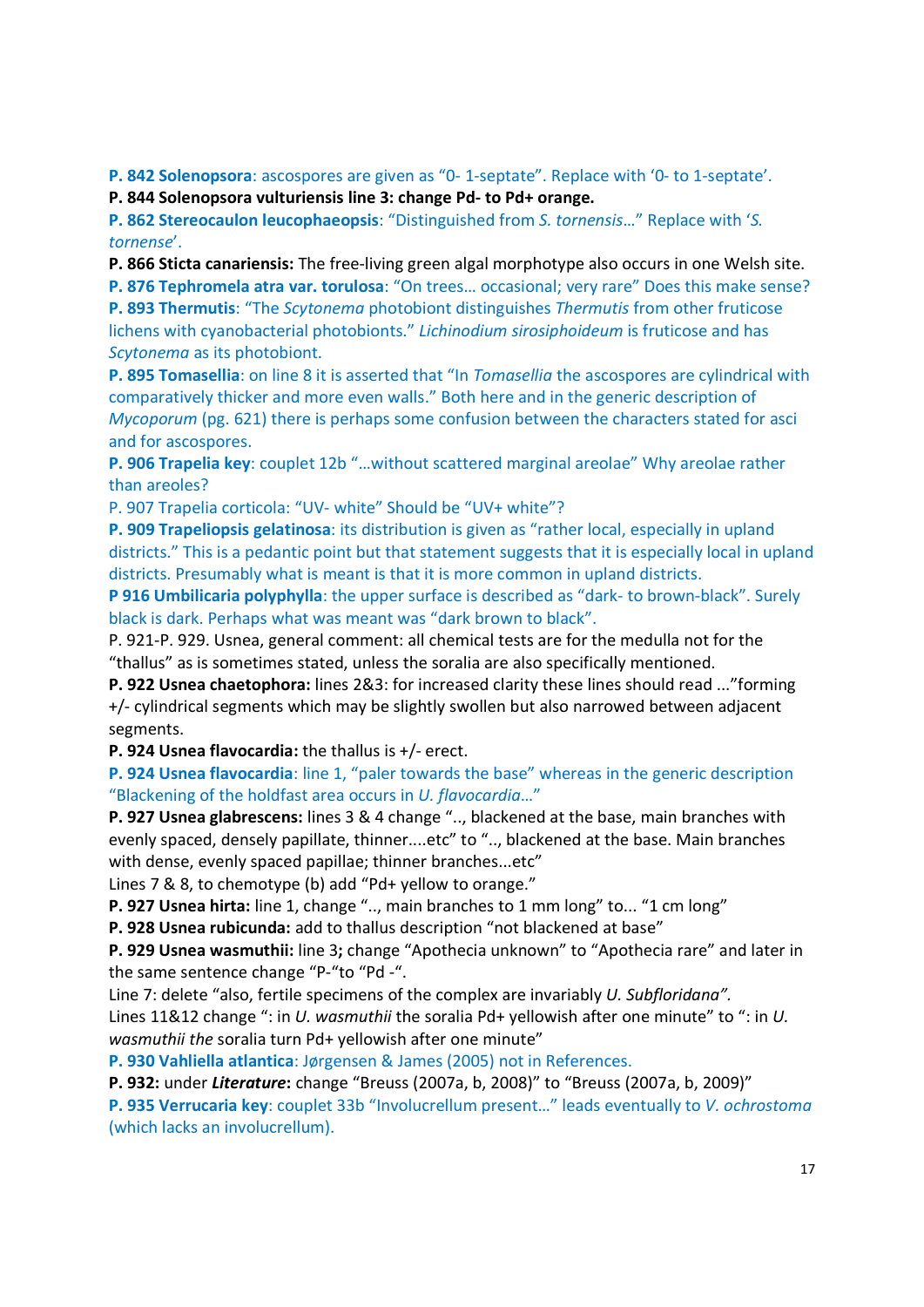P. 941 Verrucaria aethiobola: add synonym: V. latebrosa auct. brit. under the name.

P. 942 Verrucaria baldensis: spore size range is incorrect and more like that of V. calciseda. The incomplete information on spore size for V. baldensis in the table (page 940) is closer to the true range.

P. 945 Verrucaria csernaensis: change spelling to V. cernaensis and change alphabetical order. And add synonym: V. aethiobola auct. brit. p. p.

P. 949 Verrucaria fusconigrescens: line 16, change "....brown thallus on a black prothallus, ..." to "....brown thallus on a dark brown to nearly black prothallus,..."

P. 950 Verrucaria latericola: line 8 of the notes paragraph: change the full stop after "flavescens" to a comma.

P. 950 Verrucaria macrostoma: "Conidiomata not found". Van den Boom & Brand (2003) give the following for V. macrostoma: "Pycnidia inconspicuous, but not rare, c. 100 µm with a pale brownish wall. Conidia short bacilliform with rounded ends, sometimes slightly curved. 3.5-4.3 x 1.0-1.2 µm." Also observed in British material e.g. Powell 2936.

P. 952 Verrucaria muralis: "exciple… colourless to pigmented at base". This implies that the upper part is unpigmented whereas it is usually or always pigmented.

P. 953 Verrucaria nigrescens: the most distinctive feature, the thick black basal layer is not mentioned.

P. 959 Vezdaea aestivalis: the spores are stated as "1(-3)-septate". Recent examination has suggested that some ascospores in some specimens have more than 3 septa.

P. 968 Couplet 8b: this reads better as "Lobes yellow-orange, lacking isidia; when fertile apothecia outer margin smooth.................9"

P. 971 Xanthoria ucrainica: the length measurement of the conidia in the first brackets (0.9) should be (1.9) as in Kondratyuk (1997).

P. 973 Xylographa key, couplet 2a: for "paralella" read "parallela". Re name first entry from "X. paralella" to X. "parallela."

# References:

P. 977 Arup, U. (2009). The *Caloplaca holocarpa* group in the Nordic countries, except Iceland. Lichenologist 42: 111-130.

P. 978 Brand, M. et al (2009): change page numbers from "83-93" to "81-91"

**P. 978 Breuss, O.** (2008): change to "Breuss, O. (2009) and, in the same entry, change the page numbers from "94-114" to "95-112"

P. 993 Hertel, H. (2008): change to "Hertel, H. (2009)" and, in the same entry change "187-207" to "185-204".

P. 999 "Knudsen, K & Lumbsch, H. T. (2007)" change to "Knudsen, K. & Lumbsch, H. T. (2007)" P. 999 Knudsen, K & Lumbsch, H. T. (2007): "pp. 310-302" change to "pp. 301-302".

# Index:

P. 1019: delete page 725 from the list of references for aethiobola (Verrucaria)

P. 1021: Biatoria 18, 213, 218, 429, 614, 698; add page 975

P. 1023: add cernaensis (Verrucaria) 446, 725, 941, 942, 945

P. 1024: cinerea (Rhizocarpon) reductum f. (var. on p.803)

P. 1025: delete csernaenis (Verrucaria) incorrect spelling of cernaensis (Verrucaria)